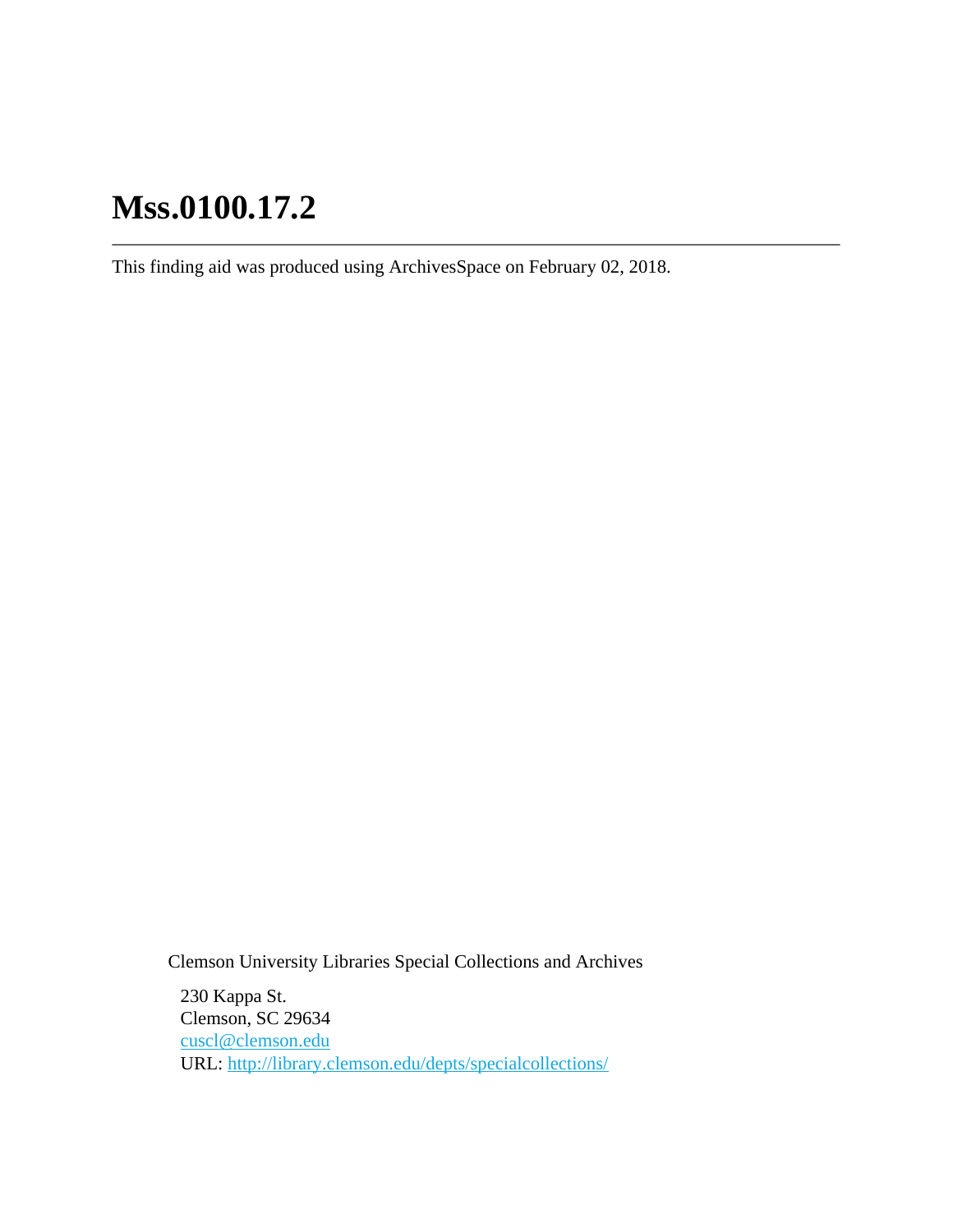## <span id="page-1-0"></span>**Table of Contents**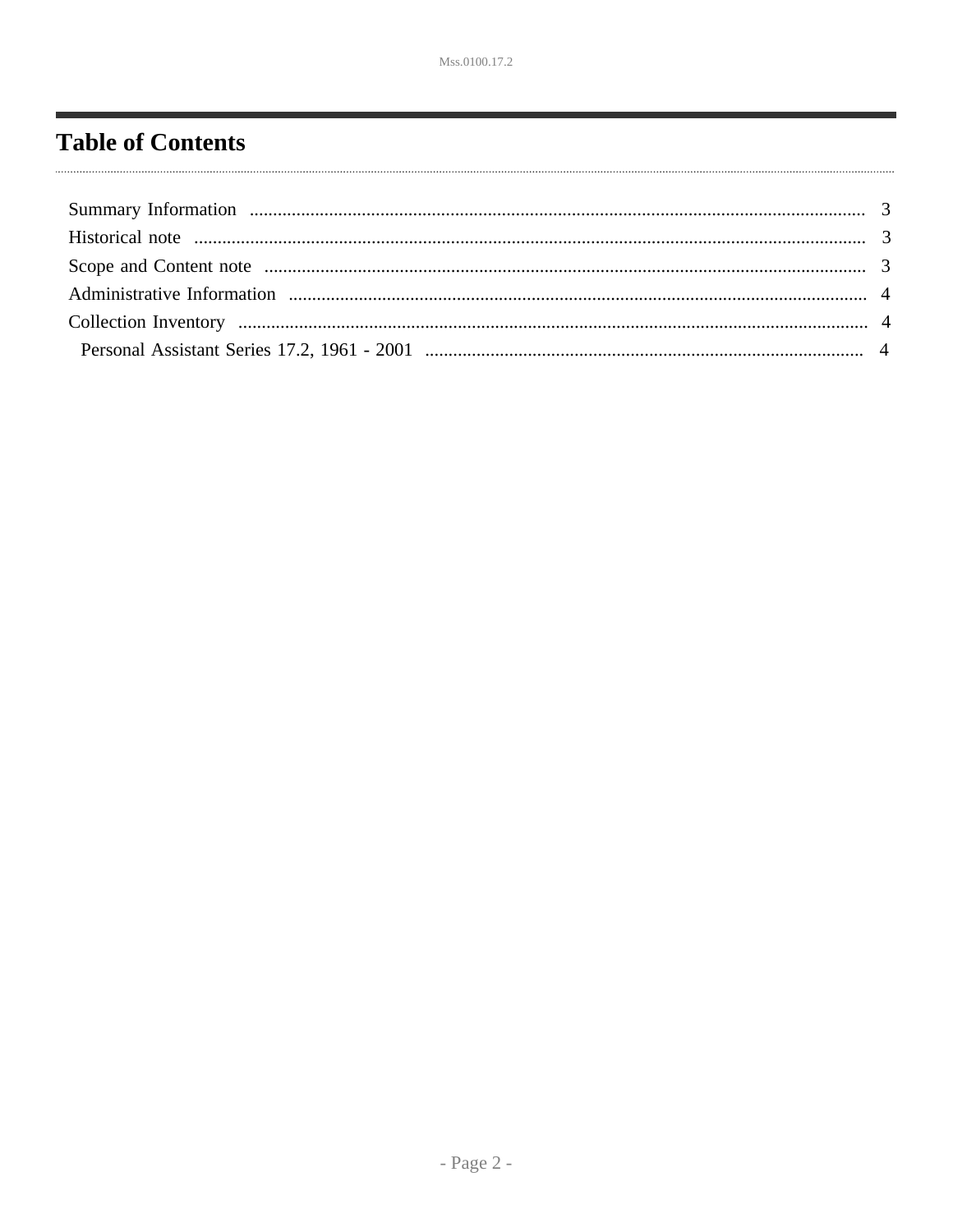| <b>Repository:</b>                  | <b>Clemson University Libraries Special Collections and Archives</b> |
|-------------------------------------|----------------------------------------------------------------------|
| <b>Title:</b>                       | <b>Strom Thurmond Collection, Personal Assistant Records</b>         |
| ID:                                 | Mss.0100.17.2                                                        |
| Date [inclusive]:                   | 1980-2002                                                            |
| <b>Physical Description:</b>        | 19 Cubic Feet                                                        |
| Language of the<br><b>Material:</b> | English                                                              |
| <b>Mixed Materials</b><br>[box]:    | $1 - 39$                                                             |

### <span id="page-2-0"></span>**Summary Information**

**^** [Return to Table of Contents](#page-1-0)

#### <span id="page-2-1"></span>**Historical note**

Senator Strom Thurmond's Personal Assistant (see Executive Secretary under Administrative Assistant series) handled all of the personal matters connected with the operations of his office. The Personal Assistant, Holly Johnston Richardson, began her service with Senator Thurmond as his Staff Assistant but quickly moved on to become his Personal Assistant, which often included being his Appointment Secretary.

The Personal Assistant managed and maintained Senator Thurmond's appointment and visitor calendars, and as such she prepared his meeting agendas and hosted visitors to his office. A distinction between offices should be made - the outer office, also the public entrance to the Senator's office suite, was managed by Eliza Edgae with two assistants who managed email and greeted visitors. They in turn directed certain appointments and visitors to Senator Thurmond's office where Holly took over.

**^** [Return to Table of Contents](#page-1-0)

### <span id="page-2-2"></span>**Scope and Content note**

The Personal Assistant series contains correspondence, invitations and other records pertaining to the official and personal business of Senator Strom Thurmond. Most of the records concern general correspondence, wedding and other invitations, with some financial and campaign records included.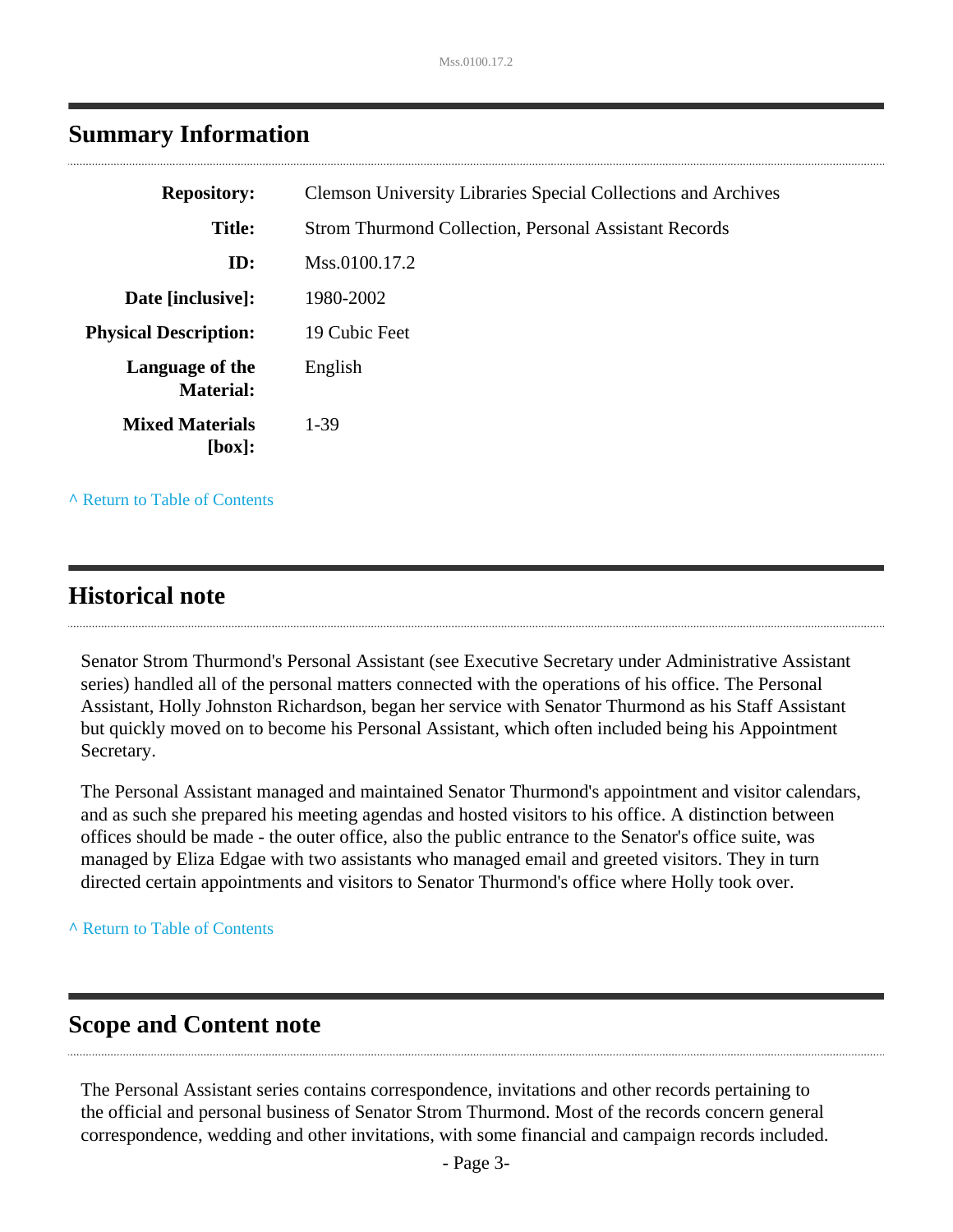Dates range from 1980, when Holly Johnston Richardson began working on Senator Thurmond's staff, to 2002, when Holly retured due to Senator Thurmond's retirement from the Senate. Ironically, Holly passed away that same year following an heroic battle with cancer.

**^** [Return to Table of Contents](#page-1-0)

### <span id="page-3-0"></span>**Administrative Information**

#### **Publication Statement**

Clemson University Libraries Special Collections and Archives

230 Kappa St. Clemson, SC 29634 [cuscl@clemson.edu](mailto:cuscl@clemson.edu) URL:<http://library.clemson.edu/depts/specialcollections/>

**^** [Return to Table of Contents](#page-1-0)

### <span id="page-3-1"></span>**Collection Inventory**

<span id="page-3-2"></span>**Personal Assistant Series 17.2, 1961 - 2001**

**^** [Return to Table of Contents](#page-1-0)

#### **87th Congress, 1st Session, 1961**

| <b>Title/Description</b>                                | Instances |          |
|---------------------------------------------------------|-----------|----------|
| Tentative Outline of Book on Jean Crouch Thurmond, 1961 | box 1     | folder 1 |

#### **95th Congress, 2nd Session, 1978**

| <b>Title/Description</b>                                                                    | <i><u><b>Instances</b></u></i> |          |
|---------------------------------------------------------------------------------------------|--------------------------------|----------|
| Gifts - Silver Tray Orders, 1978                                                            | box 1                          | folder 2 |
| Thurmond Files-Vacation Facilities: Seabrook Island, Murrell's<br>Inlet, Fripp Island, 1978 | box 1                          | folder 3 |

#### **96th Congress, 1st Session, 1979**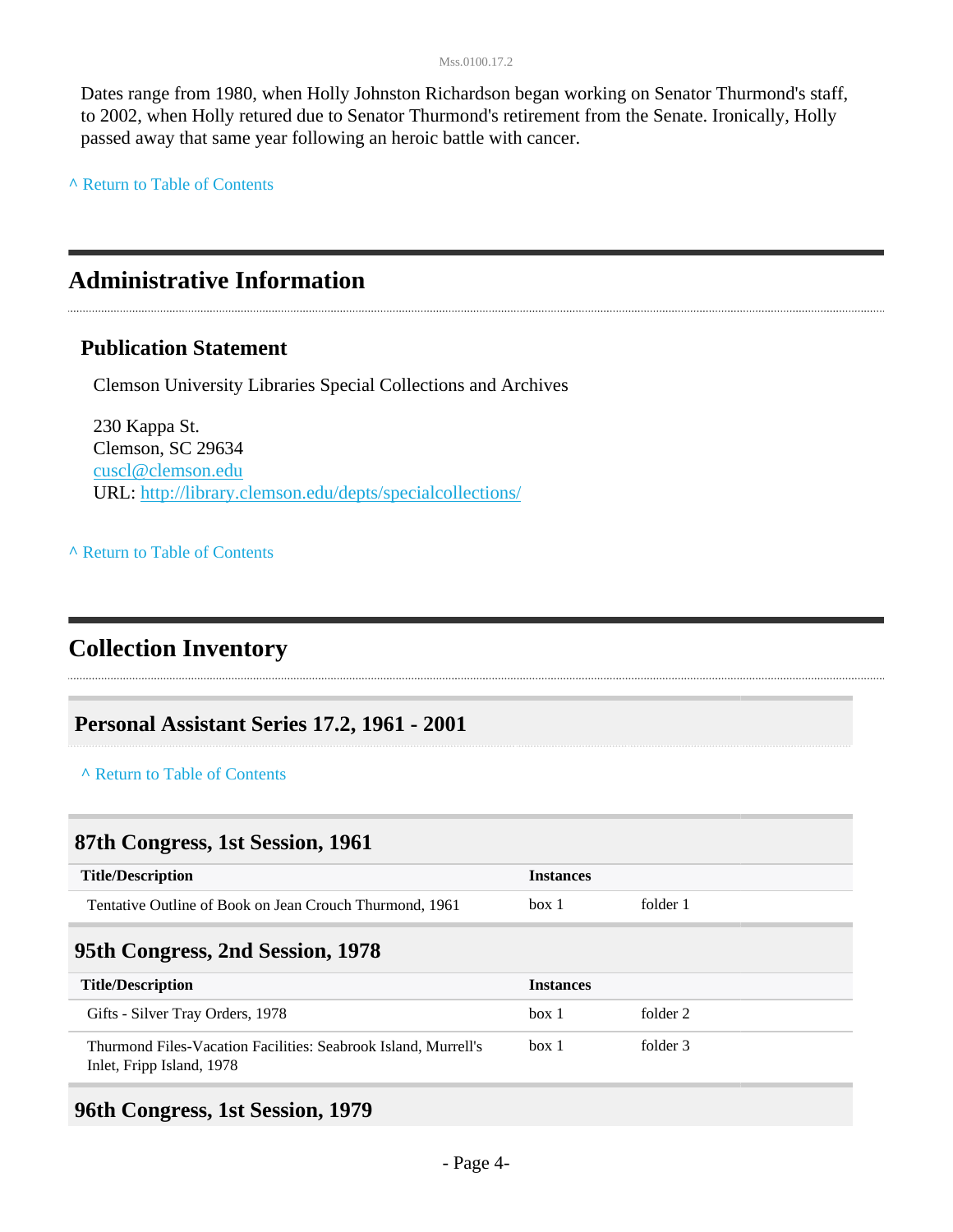| 96th Congress, 2nd Session, 1980                                                                      |       |          |
|-------------------------------------------------------------------------------------------------------|-------|----------|
| Thurmond Files - Vacation Facilities: Fripp Island, 1979                                              | box 1 | folder 4 |
| Robert Bruce Williams, Portrait Painter, 1980                                                         |       |          |
| Thurmond Files - Vacation Facilities: Fripp Island, Cruise Ships,<br>Fort Miles, Cedar Mountain, 1980 | box 1 | folder 6 |
| White House Correspondence, 1980                                                                      | box 1 | folder 7 |

#### **Historical note**

Senator Strom Thurmond's Personal Assistant (see former designation Executive Secretary under the Administrative Assistant series) handles all of the personal matters - appointments, correspondence, visitors, etc - connected with the operations of Senator Thurmond office. Most of the records in this series are concerned with general correspondence, wedding and other invitations, with some financial and campaign records included. The Personal Assistant, Holly Johnston Richardson, began her service with Senator Thurmond as his Staff Assistant but quickly moved on to become his Personal Assistant, which often included being his Appointment Secretary. The Personal Assistant managed and miantained Senator Thurmond's appointment and visitor calendar, and as such she prepared his meeting agandas and hosted visitors to his office. A distinction between offices should be made clear - the other office, also the public entrance to the Senator's office suite, was managed by Eliza Edgar with two assistants who managed email and greeted visitors. They, in turn, directed certain appointments and visitors to Senator Thurmond's office where Holly took over.

#### **Scope and Content note**

The Personal Assisant series contains correspondence, invitations and other records pertaining to the official and personal business of Senator Strom Thurmond. Dates range from 1980, when Holly Johnston began working on Senator Thurmond;'s staff, to 2002, when Holly Johnston Richardson retired due to Senator Thurmond's retirement. Ironically, Holly passed away that same year following an heroic battle with cancer.

| <b>Title/Description</b>                                                       | <b>Instances</b> |           |  |
|--------------------------------------------------------------------------------|------------------|-----------|--|
| Thurmond Files - Life Insurance: Designation of Beneficiary                    | box 1            | folder 8  |  |
| Thurmond Files - Vacation facilities: Fripp Island                             | box 1            | folder 9  |  |
| White House Correspondence - Birthday/Anniversary January-<br><b>July 1981</b> | box 1            | folder 10 |  |
| White House Correspondence – Birthday/Anniversary August<br>1981               | box 1            | folder 11 |  |
| White House Correspondence – Birthday/Anniversary September-<br>December 1981  | box 1            | folder 12 |  |
| White House Correspondence – Photograph Requests                               | box 1            | folder 13 |  |
| White House Correspondence – President Reagan, January-<br>February 1981       | box 1            | folder 14 |  |
| White House Correspondence – President Reagan, March-April<br>1981             | box 1            | folder 15 |  |
| White House Correspondence – President Reagan, May-June 1981                   | box 1            | folder 16 |  |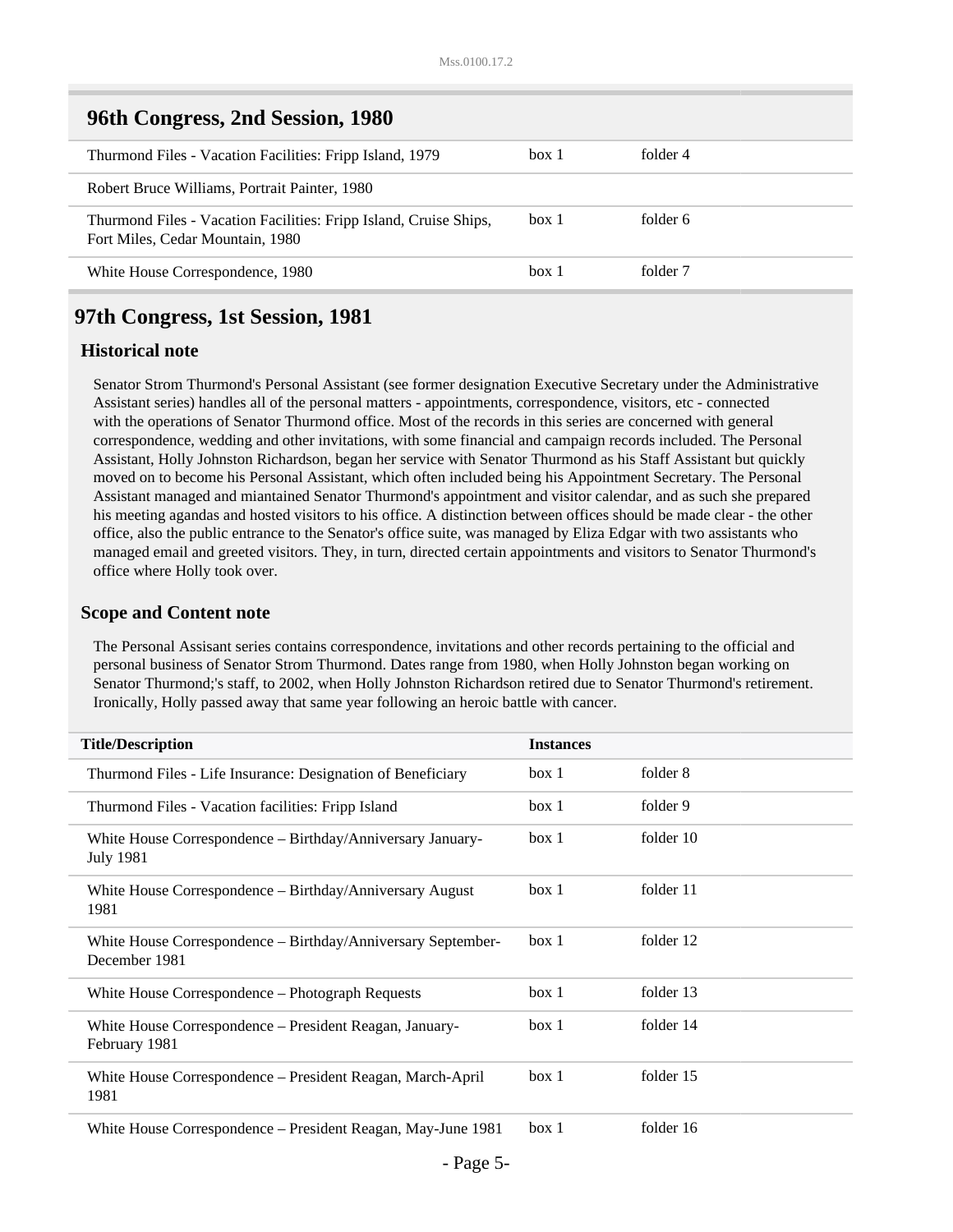| White House Correspondence – President Reagan, July-August<br>1981        | box 1 | folder 17 |
|---------------------------------------------------------------------------|-------|-----------|
| White House Correspondence – President Reagan, September-<br>October 1981 | box 1 | folder 18 |
| White House Correspondence – November-December 1981                       | box 1 | folder 19 |
| White House Correspondence – Tour Requests $&$ Confirmations              | box 1 | folder 20 |
| White House Correspondence – Vice President Bush                          | box 1 | folder 21 |

# **97th Congress, 2nd Session, 1982**

| <b>Title/Description</b>                                                            | <b>Instances</b> |           |  |
|-------------------------------------------------------------------------------------|------------------|-----------|--|
| Accepted Invitations - Mrs. Nancy Thurmond                                          | box 2            | folder 22 |  |
| Correspondence - General                                                            | box 2            | folder 23 |  |
| Tour Requests & Confirmations                                                       | box 2            | folder 24 |  |
| Vice President Correspondence - George Bush (& Barbara)                             | box 2            | folder 25 |  |
| White House Correspondence - Nancy Reagan, 1980-1982                                | box 2            | folder 26 |  |
| White House Correspondence - Presidential Photograph &<br><b>Autograph Requests</b> | box 2            | folder 27 |  |
| White House Correspondence - President Reagan, January 1982                         | box 2            | folder 28 |  |
| White House Correspondence - President Reagan, February 1982                        | box 2            | folder 29 |  |
| White House Correspondence - President Reagan, March 1982                           | box 2            | folder 30 |  |
| White House Correspondence - President Reagan, April 1982                           | box 2            | folder 31 |  |
| White House Correspondence - President Reagan, May 1982                             | box 2            | folder 32 |  |
| White House Correspondence - President Reagan, June 1982                            | box 2            | folder 33 |  |
| White House Correspondence - President Reagan, July 1982                            | box 2            | folder 34 |  |
| White House Correspondence - President Reagan, August 1982                          | box 2            | folder 35 |  |
| White House Correspondence - President Reagan, September<br>1982                    | box 2            | folder 36 |  |
| White House Correspondence - President Reagan, October 1982                         | box 2            | folder 37 |  |
| White House Correspondence - President Reagan, November<br>1982                     | box 2            | folder 38 |  |
| White House Correspondence - President Reagan, December<br>1982                     | box 2            | folder 39 |  |
| Public Relations - Birthdays, Anniversaries, Congratulations &<br>Condolences       | box 3            | folder 40 |  |
| <b>Various Presidential Staff Lists</b>                                             | box 3            | folder 41 |  |
| VIP Tours - Requests & Responses, January-March                                     | box 3            | folder 42 |  |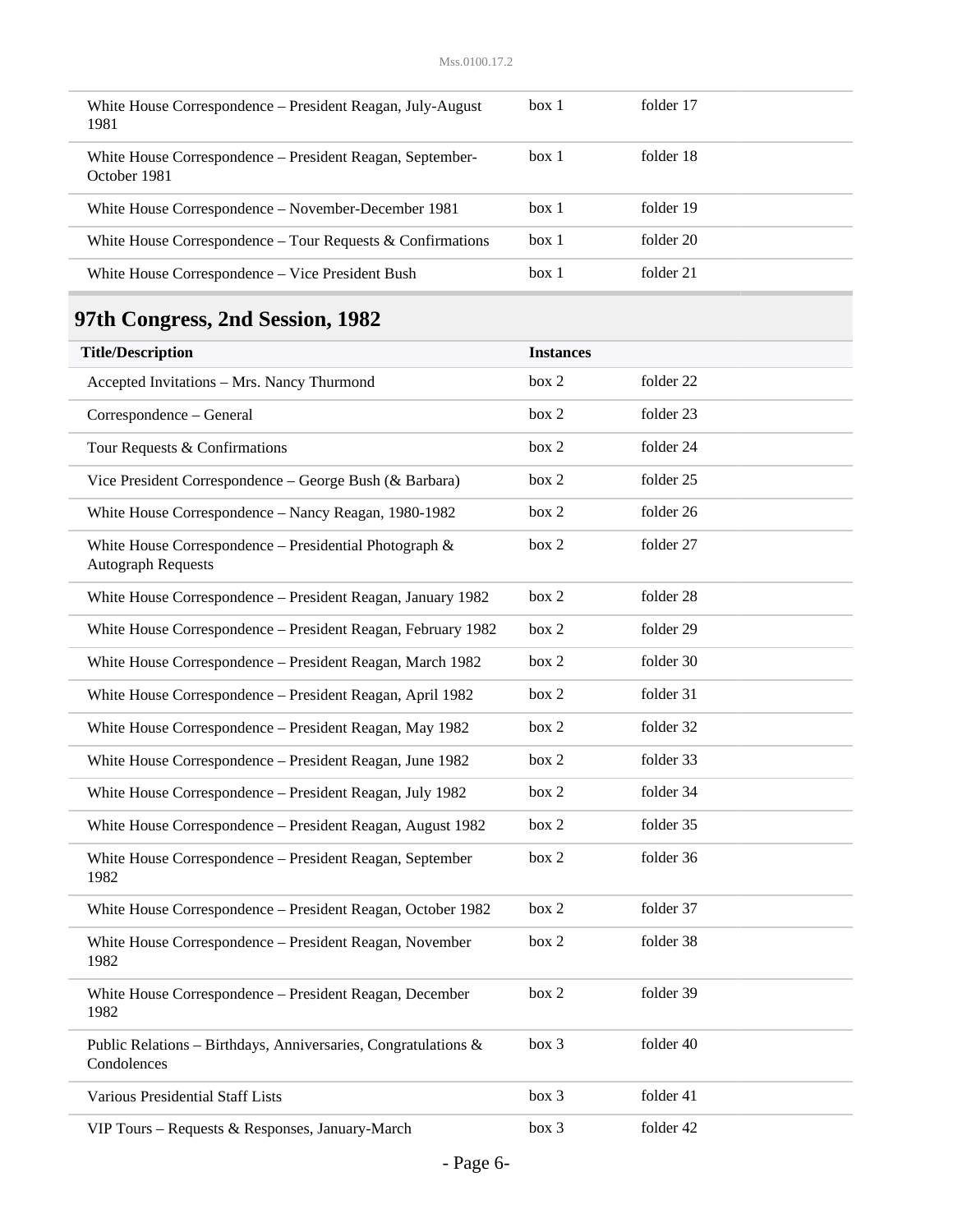| VIP Tours – Requests & Responses, May-June      | box 3 | folder 43 |
|-------------------------------------------------|-------|-----------|
| VIP Tours – Requests & Responses, July-December | box 3 | folder 44 |
| VIP Tours – Reservations, January-July          | box 3 | folder 45 |
| VIP Tours – Reservations, August-December       | box 3 | folder 46 |

| <b>Title/Description</b>                                         | <b>Instances</b> |           |
|------------------------------------------------------------------|------------------|-----------|
| Thurmond Files - Horse Issue                                     | box 3            | folder 47 |
| <b>Thurmond Bribe Allegations</b>                                | box 3            | folder 48 |
| Vice Presidential Correspondence - George Bush                   | box 3            | folder 49 |
| White House Correspondence - President Reagan, January 1983      | box 3            | folder 50 |
| White House Correspondence - President Reagan, February 1983     | box 3            | folder 51 |
| White House Correspondence - President Reagan, March 1983        | box 3            | folder 52 |
| White House Correspondence - President Reagan, April 1983        | box 3            | folder 53 |
| White House Correspondence - President Reagan, May-June 1983     | box 3            | folder 54 |
| White House Correspondence - President Reagan, July 1983         | box 3            | folder 55 |
| White House Correspondence - President Reagan, August 1983       | box 3            | folder 56 |
| White House Correspondence - President Reagan, September<br>1983 | box 4            | folder 57 |
| White House Correspondence - President Reagan, October 1983      | box 4            | folder 58 |
| White House Correspondence - President Reagan, November<br>1983  | box 4            | folder 59 |
| White House Correspondence - President Reagan, December<br>1983  | box 4            | folder 60 |
| White House Correspondence - Tour Request Acknowledgements       | box 4            | folder 61 |
| White House Correspondence - Tour Reservation Confirmations      | box 4            | folder 62 |
| White House Correspondence - Christmas Notes                     | box 4            | folder 63 |

# **98th Congress, 2nd Session, 1984**

| <b>Title/Description</b>                        | <b>Instances</b> |           |
|-------------------------------------------------|------------------|-----------|
| Allegations Correspondence                      | box 4            | folder 64 |
| Christmas Lists                                 | box 4            | folder 65 |
| Correspondence – General                        | box 4            | folder 66 |
| Correspondence – Governor Riley                 | box 4            | folder 67 |
| Dominique Gourmet Foods and US Senate Bean Soup | box 4            | folder 68 |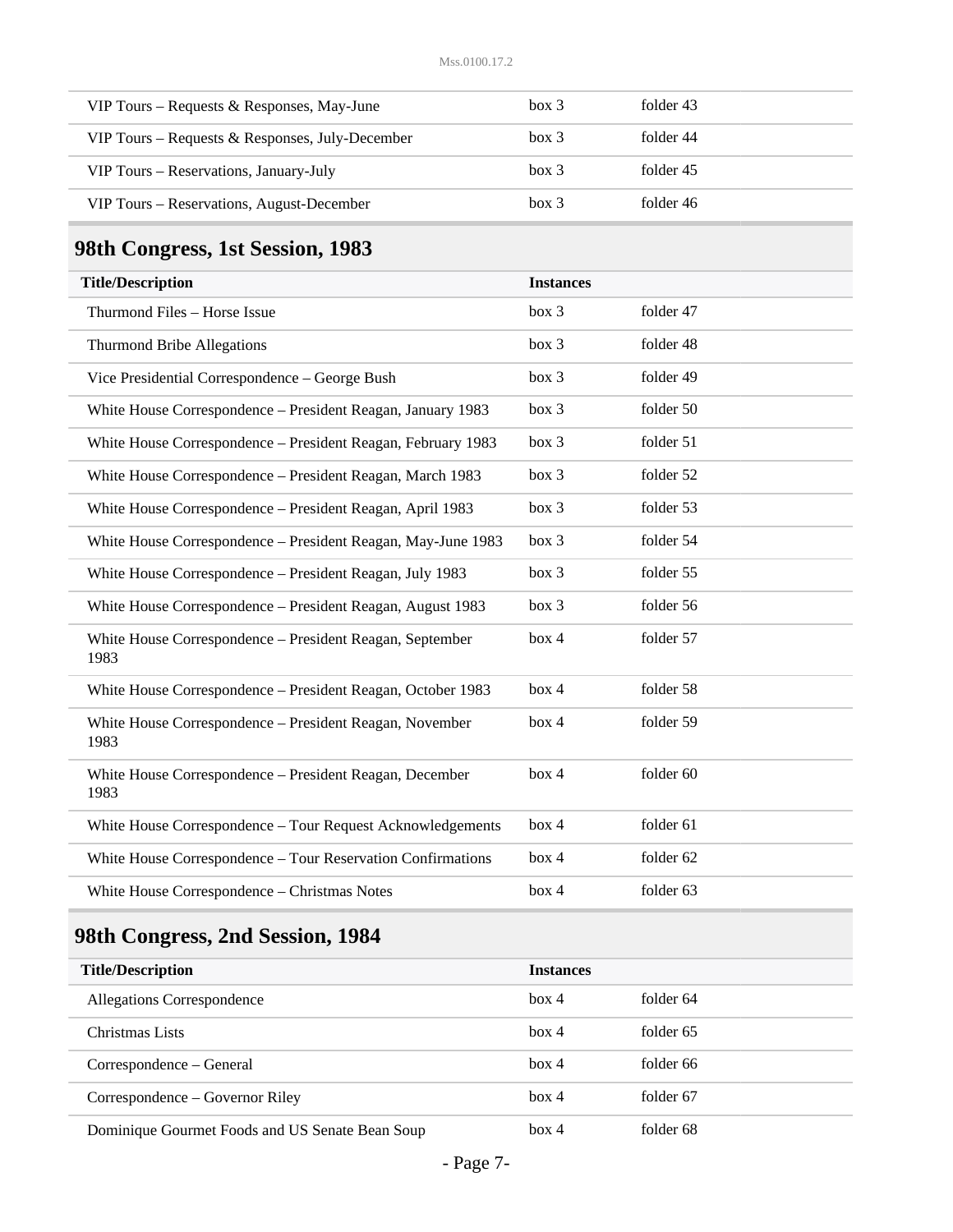| <b>Title/Description</b>                                                                | <b>Instances</b> |           |
|-----------------------------------------------------------------------------------------|------------------|-----------|
| Christmas Lists                                                                         | box 4            | folder 69 |
| Correspondence – General                                                                | $h$ ox 4         | folder 70 |
| Miscellaneous Christmas Information                                                     | box 4            | folder 71 |
| Reception and Dinner to Build The Strom Thurmond Center at<br><b>Clemson University</b> | box 4            | folder 72 |
| Retirement – Social Security (1957-1985)                                                | box 4            | folder 73 |
| Thurmond Files – Vacation facilities: Dataw Island                                      | $h$ ox 4         | folder 74 |

### **99th Congress, 2nd Session, 1986**

| <b>Title/Description</b>                            | <b>Instances</b> |           |
|-----------------------------------------------------|------------------|-----------|
| Bill Workman Congressional Campaign, September 1986 | box 4            | folder 75 |
| Christmas Lists                                     | box 4            | folder 76 |
| Christmas Notes, etc.                               | box 4            | folder 77 |
| Correspondence Concerning Senator George Hanson     | box~5            | folder 78 |
| Correspondence – General                            | box~5            | folder 79 |
| Correspondence Concerning Dr. Rajko D. Medenica     | box 4            | folder 80 |
| Correspondence – Thurmond Personal                  | box 5            | folder 81 |

## **100th Congress, 1st Session, 1987**

| <b>Title/Description</b>                                             | <b>Instances</b> |           |
|----------------------------------------------------------------------|------------------|-----------|
| Administrative Assistant Files – Thurmond Property<br>Correspondence | box~5            | folder 82 |
| Christmas Lists                                                      | box~5            | folder 83 |
| <b>Christmas Notes</b>                                               | box~5            | folder 84 |
| Correspondence – General                                             | box 5            | folder 85 |
| Daily Schedules – January through December 1987                      | box~5            | folder 86 |
| Miscellaneous 1987-1993                                              | box 5            | folder 87 |
| <b>Potential Press Secretaries</b>                                   | box~5            | folder 88 |

## **100th Congress, 2nd Session, 1988**

| <b>Title/Description</b> | <i><u><b>Instances</b></u></i> |           |
|--------------------------|--------------------------------|-----------|
| Christmas Lists          | hox                            | folder 89 |

Christmas Notes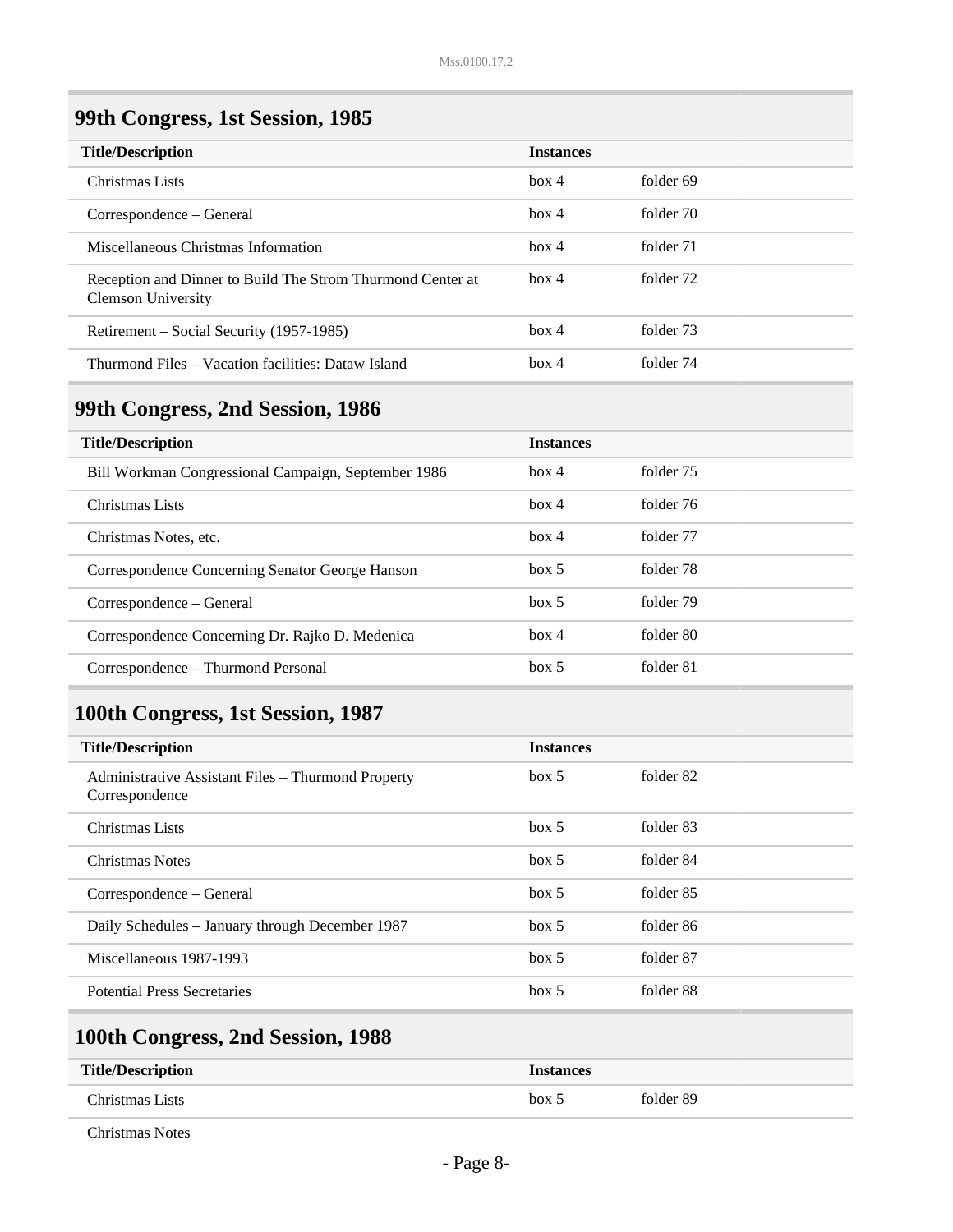|                                                                          | box~5 | folder 90  |
|--------------------------------------------------------------------------|-------|------------|
| Christmas 'South Carolina' Baskets                                       | box 5 | folder 91  |
| Correspondence – General                                                 | box~5 | folder 92  |
| Daily Schedules - January through September 1988                         | box~5 | folder 93  |
| Estate of Elsie Julia Schleicher                                         | box 6 | folder 94  |
| Republican National Convention, New Orleans, LA – August<br>1988, Part 1 | box 6 | folder 95  |
| Republican National Convention, New Orleans, LA - August<br>1988, Part 2 | box 6 | folder 96  |
| Retirement – Investments                                                 | box 6 | folder 97  |
| <b>Scheduled Engagements</b>                                             | box 6 | folder 98  |
| The Strom Thurmond Institute                                             | box 6 | folder 99  |
| The Strom Thurmond Institute Dedication                                  | box 6 | folder 100 |
| Thurmond Files – Vacation facilities: Places Available for Use           | box 6 | folder 101 |
| Thurmond Files - Wild Dunes                                              | box 6 | folder 102 |

| <b>Title/Description</b>                                      | <b>Instances</b> |            |
|---------------------------------------------------------------|------------------|------------|
| Administrative Assistant Files - US Military Court of Appeals | box 6            | folder 103 |
| <b>Charitable Contributions</b>                               | box 6            | folder 104 |
| Correspondence - General                                      | box 6            | folder 105 |
| Daily Schedules - January through March 1989                  | box 6            | folder 106 |
| Daily Schedules - April through June 1989                     | box 6            | folder 107 |
| Daily Schedules - July through October 1989                   | box 7            | folder 108 |
| Daily Schedules - November through December 1989              | box 7            | folder 109 |
| Daily Schedules - Week-At-A-Glance and Speech List for 1989   | box 7            | folder 110 |
| Engagements and Agendas - January-June 1989                   | box 7            | folder 111 |
| Engagements and Agendas - July-December 1989                  | box 7            | folder 112 |
| <b>Flag Requests</b>                                          | box 7            | folder 113 |
| Legislative Assignments for Staff                             | box 7            | folder 114 |
| Meetings and Invitations                                      | box 7            | folder 115 |
| Personal Correspondence - Backly/Yong family                  | box 7            | folder 116 |
| Retirement - South Carolina (1946-1989)                       | box 7            | folder 117 |
| Retirement – Civil Service/US Senate (1955-1989)              | box 7            | folder 118 |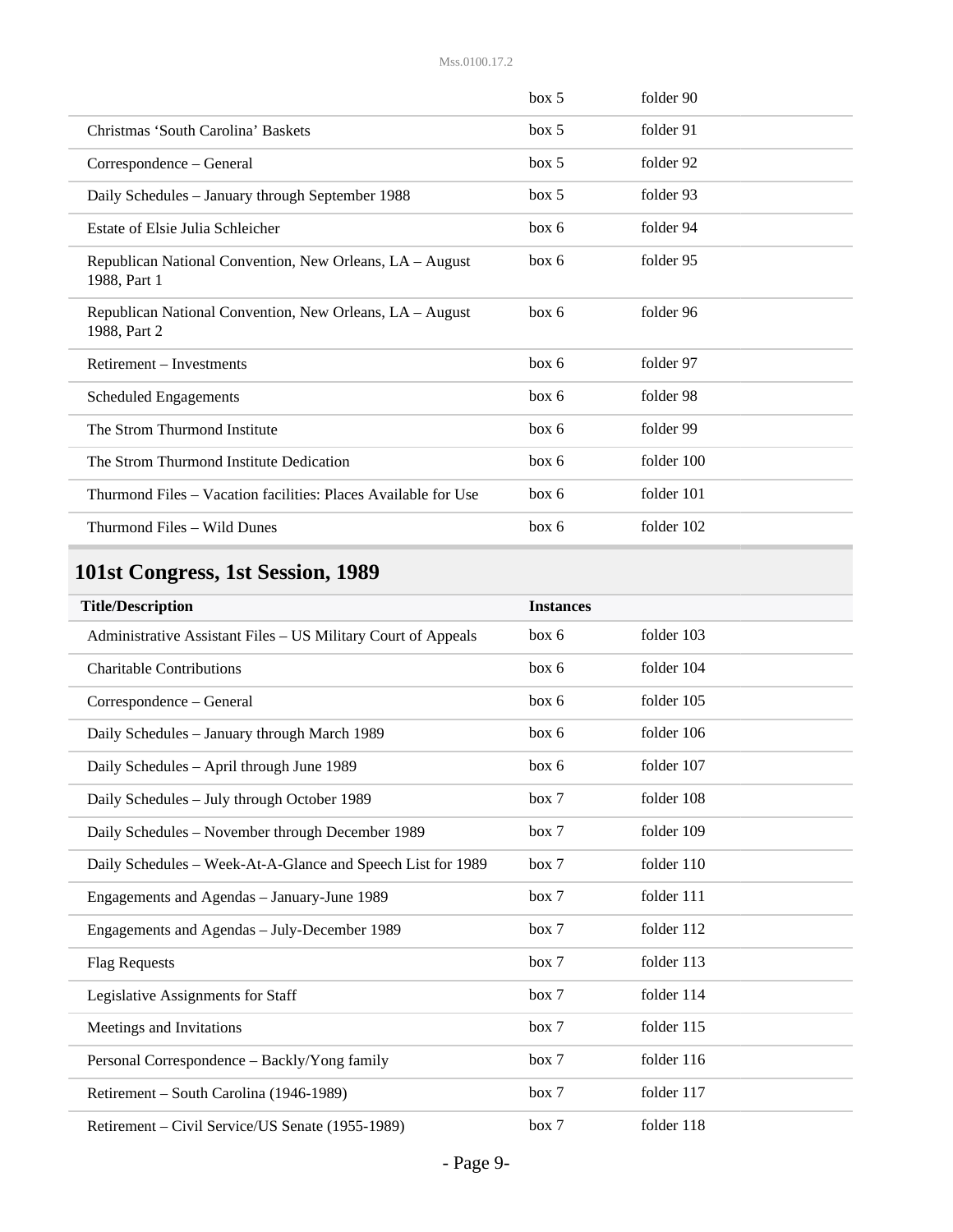| The Strom Thurmond Institute                    | box 7 | folder 119 |
|-------------------------------------------------|-------|------------|
| The Strom Thurmond Institute Dedication         | box 7 | folder 120 |
| The Strom Thurmond Institute Dedication Regrets | box 7 | folder 121 |
| The Strom Thurmond Institute Endowment Campaign | box 7 | folder 122 |

## **101st Congress, 2nd Session,1990**

| <b>Title/Description</b>                                   | <b>Instances</b> |            |
|------------------------------------------------------------|------------------|------------|
| Administrative Assistant Files – Awards                    | box 7            | folder 123 |
| Administrative Assistant Files - Motorcycles               | box 7            | folder 124 |
| Administrative Assistant Files - Supreme Court             | box 7            | folder 125 |
| <b>Charitable Contributions</b>                            | box 7            | folder 126 |
| <b>Christmas Notes</b>                                     | box 8            | folder 127 |
| Daily Schedules and Speaking Engagements for 1990          | box 8            | folder 128 |
| Engagements and Agendas, January-June                      | box 8            | folder 129 |
| Engagements and Agendas, July-December                     | box 8            | folder 130 |
| <b>Honorary Committees</b>                                 | box 8            | folder 131 |
| Meetings and Invitations                                   | box 8            | folder 132 |
| National Prayer Breakfast                                  | box 8            | folder 133 |
| The Strom Thurmond Institute                               | box 8            | folder 134 |
| The Strom Thurmond Institute Legal Papers                  | box 8            | folder 135 |
| Gratitude – Members of Congress, Ambassadors, and Military | box 8            | folder 136 |
| Senators Committee Statements 1987-1990                    | box 8            | folder 137 |

## **102nd Congress, 1st Session, 1991**

| <b>Title/Description</b>                                        | <b>Instances</b> |            |
|-----------------------------------------------------------------|------------------|------------|
| Administrative Assistant Files - Grace Bridge, Charleston       | box 9            | folder 138 |
| Administrative Assistant Files – Political                      | box 9            | folder 139 |
| Administrative Assistant Files – Republican Party               | box 9            | folder 140 |
| Administrative Assistant Files – Senate Travel Regulations      | box 9            | folder 141 |
| Administrative Assistant Files - Thurmond Myrtle Beach Property | box 9            | folder 142 |
| Accepted Invitations – April, 1991                              | box 9            | folder 143 |
| Accepted Invitations – October, 1991                            | box 9            | folder 144 |
| Aiken High School Commencement Sermon and Tompkins              | box 9            | folder 145 |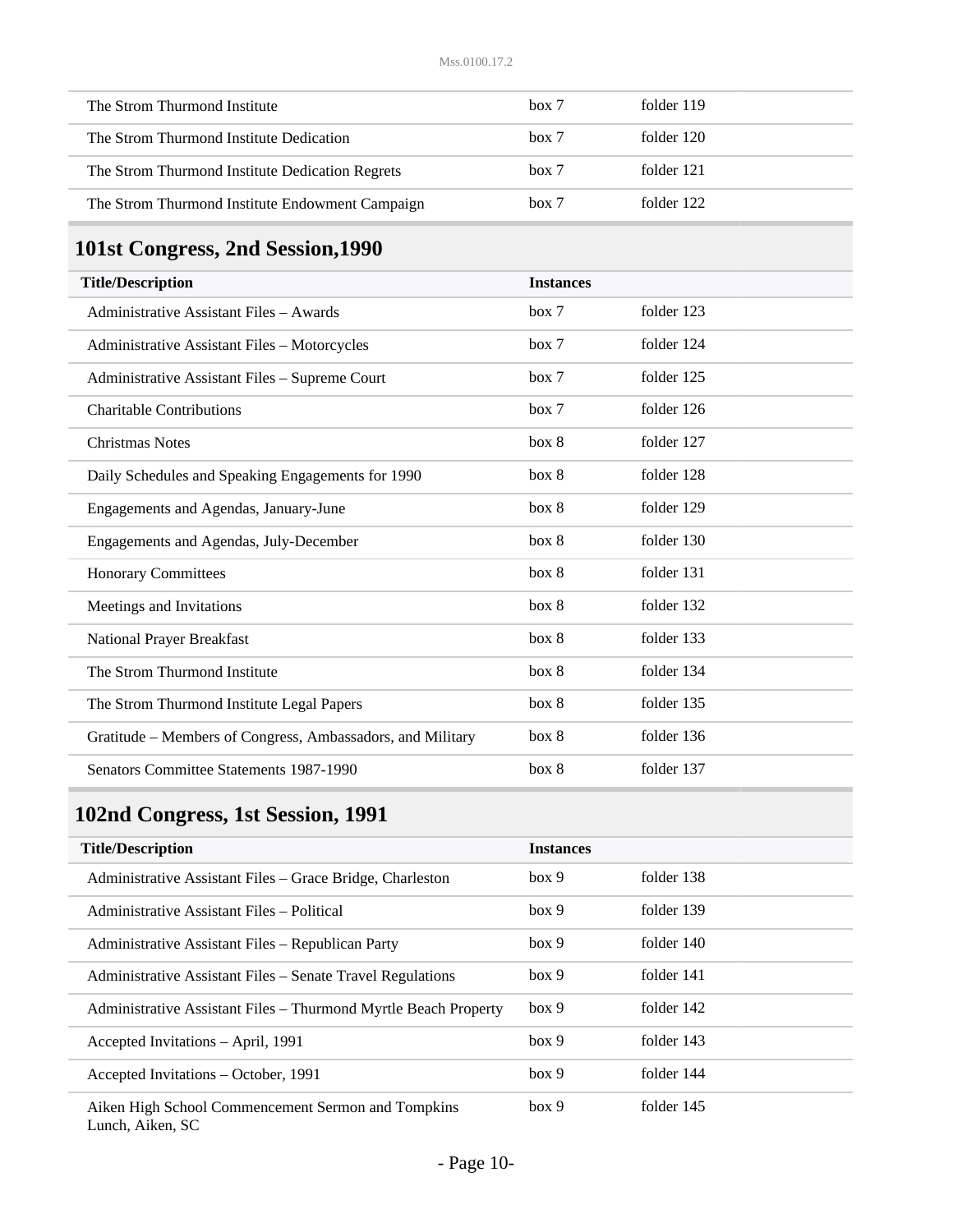| <b>AUSA Dinner at Fort Jackson</b>                          | box 9  | folder 146 |
|-------------------------------------------------------------|--------|------------|
| Administrative Assistant Files - Magistrate Selection       | box 9  | folder 147 |
| <b>Charitable Contributions</b>                             | box 9  | folder 148 |
| <b>Chester Bicentennial and Clock Dedication Ceremony</b>   | box 9  | folder 149 |
| <b>Christmas Notes</b>                                      | box 9  | folder 150 |
| Citadel Commencement, Charleston, SC                        | box 9  | folder 151 |
| Courson Reception, Columbia, SC                             | box 9  | folder 152 |
| Daily Schedules, 1991                                       | box 9  | folder 153 |
| <b>Engagements and Agendas</b>                              | box 9  | folder 154 |
| Engagements and Agendas January-June 1991                   | box 10 | folder 155 |
| Engagements and Agendas July-December 1991                  | box 10 | folder 156 |
| Estate of Eleanora Benetzka Dager                           | box 10 | folder 157 |
| <b>Flag Requests</b>                                        | box 10 | folder 158 |
| Funeral of Abel Rivers, Mt. Groghan, SC                     | box 10 | folder 159 |
| <b>Gratitude Expressions</b>                                | box 10 | folder 160 |
| Hearing Notices, Agendas, Committee Meetings - April 1991   | box 10 | folder 161 |
| Hearing Notices, Agendas, Committee Meetings - October 1991 | box 10 | folder 162 |
| Herlong/Campbell Wedding, Columbia, SC                      | box 10 | folder 163 |
| <b>Honorary Committees</b>                                  | box 10 | folder 164 |
| Meetings and Invitations - January to June 1991             | box 10 | folder 165 |
| Meetings and Invitations - July to December 1991            | box 10 | folder 166 |
| Memorial Day Ceremony, Aiken, SC                            | box 10 | folder 167 |
| National Restaurant Association Convention, Chicago, IL     | box 11 | folder 168 |
| Naval Weapons Station Opening Ceremony, Charleston, SC      | box 11 | folder 169 |
| Notary Public and Bar Exemption                             | box 11 | folder 170 |
| Opening Ceremony, HMS Rose, Charleston, SC                  | box 11 | folder 171 |
| Palmetto Boys' State, Wofford College, Spartanburg, SC      | box 11 | folder 172 |
| Palmetto Girls' State Banquet, Columbia, SC                 | box 11 | folder 173 |
| Patriotic Service, First Baptist Church, Union, SC          | box 11 | folder 174 |
| Rededication of H.E. Robinson Nuclear Plant, Hartsville, SC | box 11 | folder 175 |
| Retirement Loans and Notes, Part 1 (1955-1968)              | box 11 | folder 176 |
| Retirement Loans and Notes, Part 2 (1969-1991)              | box 11 | folder 177 |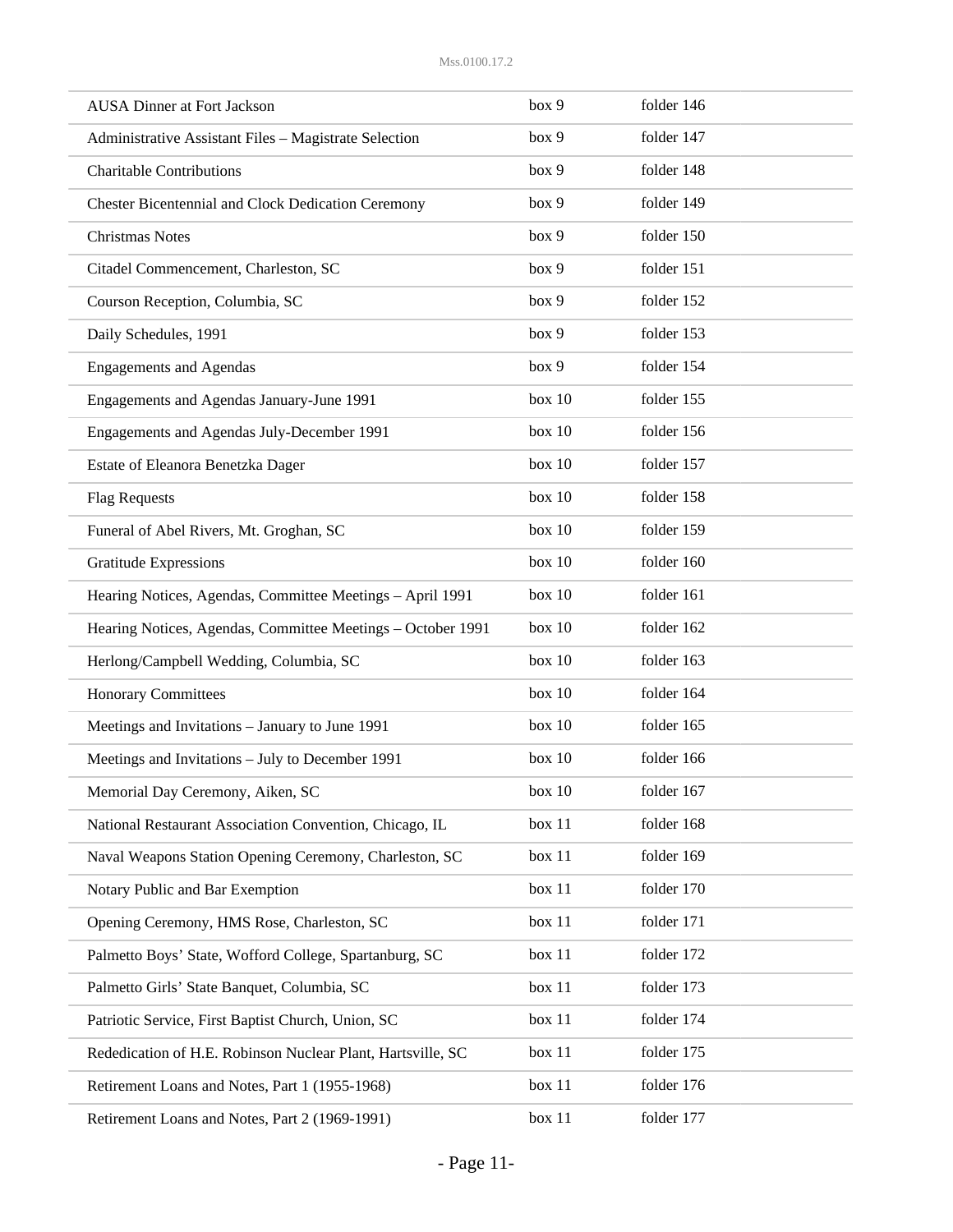| Retirement – Military (1927-1991)                                                     | box 11 | folder 178 |
|---------------------------------------------------------------------------------------|--------|------------|
| Roper Hospital Luncheon and Tour, Charleston, SC                                      | box 11 | folder 179 |
| South Carolina State College Graduation, Orangeburg, SC                               | box 11 | folder 180 |
| SCANA Corporation and National Association of Manufacturers<br>Luncheon, Columbia, SC | box 11 | folder 181 |
| Senate Hearings and Schedules - January-June 1991                                     | box 11 | folder 182 |
| Senate Room Reservations - 1990-1991                                                  | box 11 | folder 183 |
| Thurmond Tribute Dinner, SC Republican Party, Columbia, SC                            | box 11 | folder 184 |
| Tom Moss Appreciation Banquet, Orangeburg, SC                                         | box 11 | folder 185 |
| University of South Carolina Aiken Commencement                                       | box 11 | folder 186 |
| Wagons to Wagner festival and Parade, Wagner, SC                                      | box 11 | folder 187 |
| Williams/Sealise Wedding, Orangeburg, SC                                              | box 11 | folder 188 |
| Wonderful Williston Weekend and Festival, Williston, SC                               | box 11 | folder 189 |
| 3rd Annual Manufacturer/Supplier Awards Banquet, Washington,<br>DC                    | box 11 | folder 190 |
| 4th Annual Conference for Seniors with Orrin Hatch, Salt Lake<br>City, UT             | box 11 | folder 191 |
| 21st Annual Trenton Ridge Peach Festival, Trenton, SC                                 | box 11 | folder 192 |

# **102nd Congress, 2nd Session, 1992**

| <b>Title/Description</b>                                                              | <b>Instances</b> |            |
|---------------------------------------------------------------------------------------|------------------|------------|
| Accepted Invitations - July 1992                                                      | box 11           | folder 193 |
| Accepted Invitations - October 1992                                                   | box 11           | folder 194 |
| Accepted Invitations - December 1992                                                  | box 11           | folder 195 |
| Administrative Assistant Files - Clemson Class of 1923                                | box 11           | folder 196 |
| Administrative Assistant Files - Lydia Glover                                         | box 11           | folder 197 |
| Administrative Assistant Files - Visit to Marion, Illinois Federal<br>Prison          | box 12           | folder 198 |
| Administrative Assistant Files - Mrs. Thurmond, National Park<br>Service Proposal     | box 12           | folder 199 |
| Administrative Assistant Files – Office of Senate Fair<br><b>Employment Practices</b> | box 12           | folder 200 |
| Aiken Electric Cooperative Annual Member Meeting, Aiken, SC                           | box 12           | folder 201 |
| Aiken High School Athletic Awards, Aiken, SC                                          | box 12           | folder 202 |
| Aiken High School Commencement, Aiken, SC                                             | box 12           | folder 203 |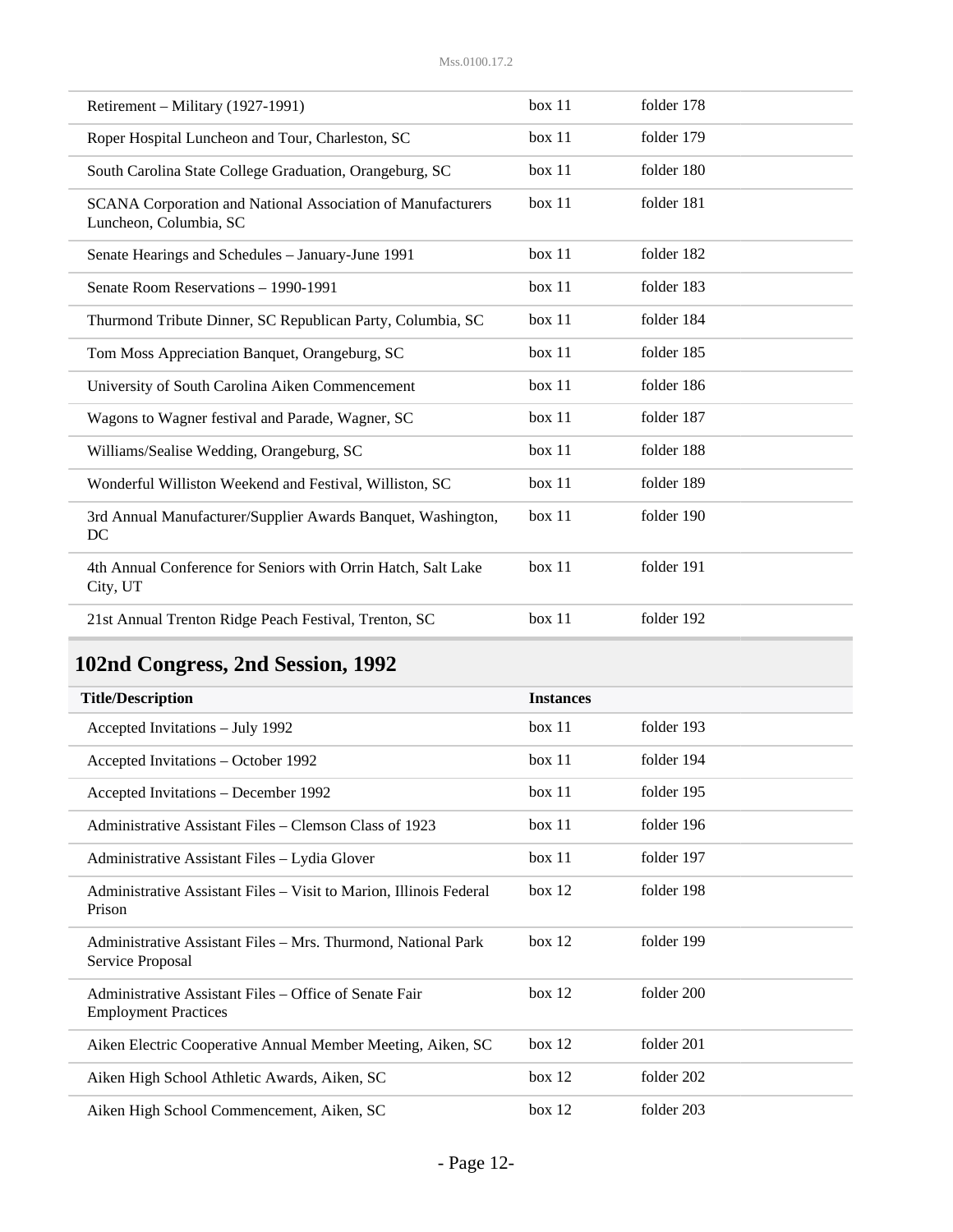| Aiken High School Sermon, First Baptist Church, Aiken, SC                                       | box 12   | folder 204 |
|-------------------------------------------------------------------------------------------------|----------|------------|
| Allstate Visit and Speech to Legal Department, Chicago, IL                                      | box 12   | folder 205 |
| <b>BMW Plant Announcement</b>                                                                   | box 12   | folder 206 |
| Bowman Academy Graduation, Orangeburg, SC                                                       | box 12   | folder 207 |
| Boys and Girls Clubs of America Dinner & Breakfast                                              | box 12   | folder 208 |
| Boys and Girls Club of the Trident Area Dedication Program,<br>Charleston, SC                   | box 12   | folder 209 |
| Bush Campaign Train Trip to Georgia, South Carolina and North<br>Carolina                       | box 12   | folder 210 |
| Bush Campaign Trip to Georgia                                                                   | box 12   | folder 211 |
| Bush/Quayle Campaign                                                                            | box 12   | folder 212 |
| Bush/Quayle Campaign Barbeque Fundraiser, Charlotte, NC                                         | box 12   | folder 213 |
| Bush/Quayle Campaign Campaign Talking Points                                                    | box 12   | folder 214 |
| Bush/Quayle Campaign Presidential Campaign Involvement                                          | box 12   | folder 215 |
| Campaign to Save Hitchcock Woods, Aiken, SC                                                     | box 12   | folder 216 |
| Campbell Wedding, Easley, SC                                                                    | box 12   | folder 217 |
| 'Celebration of Freedom' Service at First Baptist Church,<br>Leesville, SC                      | box 12   | folder 218 |
| Chapin Labor Day Festival and Parade, Chapin, SC                                                | box 12   | folder 219 |
| <b>Charleston Trident Chamber of Commerce Defense Issues</b><br><b>Council Planning Retreat</b> | box 12   | folder 220 |
| Clemson vs FSU Football Game at Clemson University                                              | box 12   | folder 221 |
| Confederate Army Grave Marker Dedication, Aiken County, SC                                      | box $12$ | folder 222 |
| Convocation and 96th Formal Opening of Vorhees College,<br>Denmark, SC                          | box 12   | folder 223 |
| Daily Schedules - 1992                                                                          | box 12   | folder 224 |
| Darlington 500 Parade, Darlington, SC                                                           | box 12   | folder 225 |
| Dedication Ceremony, Federal Judiciary Building, Washington,<br>DC                              | box 12   | folder 226 |
| Dedication of Donnelly Wildlife Management Area, Mary's<br>Island, SC                           | box 12   | folder 227 |
| Dedication of Hollings Oncology Center, Medical University of<br>South Carolina, Charleston, SC | box 12   | folder 228 |
| Dedication of J. Verne Smith Library at Greenville Technical<br>College                         | box 13   | folder 229 |
| Dream Window                                                                                    | box 13   | folder 230 |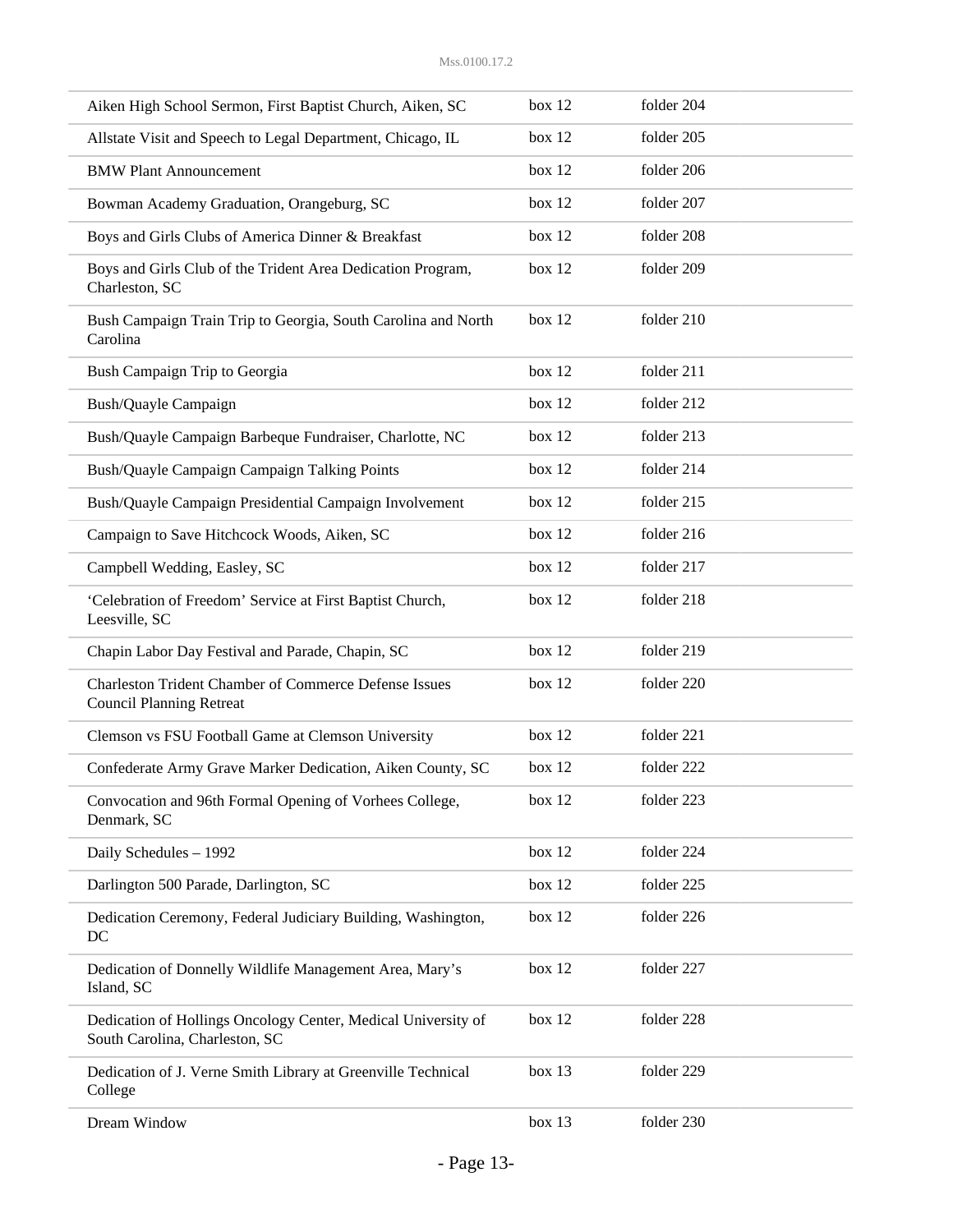| Ducks Unlimited Donnelly Wildlife Refuge Event, Mary's Island,<br><b>SC</b> | box 13 | folder 231 |
|-----------------------------------------------------------------------------|--------|------------|
| Economic Development Partnership Award Reception, Aiken, SC                 | box 13 | folder 232 |
| Engagements and Agendas - January-June 1992, Part 1                         | box 13 | folder 233 |
| Engagements and Agendas - January-June 1992, Part 2                         | box 13 | folder 234 |
| Engagements and Agendas - July-December 1992, Part 1                        | box 13 | folder 235 |
| Engagements and Agendas - July-December 1992, Part 2                        | box 13 | folder 236 |
| <b>Flag Requests</b>                                                        | box 13 | folder 237 |
| Flag Requests and Certificates                                              | box 13 | folder 238 |
| Fort Jackson 75th Anniversary Salute, Columbia, SC                          | box 13 | folder 239 |
| Friends of Jake Garn Dinner, Washington, DC                                 | box 13 | folder 240 |
| Fuji Photo Film Factory Grand Opening Ceremony, Greenwood,<br><b>SC</b>     | box 13 | folder 241 |
| Funeral of Senator Dennis, Moncks Corner, SC                                | box 14 | folder 242 |
| Gaston Collard Festival, Gaston, SC                                         | box 14 | folder 243 |
| <b>Gratitude Expressions</b>                                                | box 14 | folder 244 |
| Hearings and Notes                                                          | box 14 | folder 245 |
| <b>Honorary Committees</b>                                                  | box 14 | folder 246 |
| Insignia Financial Plaza Dedication, Greenville, SC                         | box 14 | folder 247 |
| investiture Ceremony, Judge Bristow Merchant, Columbia, SC                  | box 14 | folder 248 |
| investiture Ceremony, Judge Gary Clary, Gaffney, SC                         | box 14 | folder 249 |
| Joint Council Government Affairs Forum, Aiken, SC                           | box 14 | folder 250 |
| Judge and Mrs. James Maxwell 50th Anniversary Reception,<br>Edgefield, SC   | box 14 | folder 251 |
| Juvenile Diabetes Foundation International Dinner, Columbia, SC             | box 14 | folder 252 |
| LECC Violent Crime Seminar, College of Charleston, SC                       | box 14 | folder 253 |
| Little Mountain Reunion and Parade, Little Mountain, SC                     | box 14 | folder 254 |
| Loans                                                                       | box 14 | folder 255 |
| Mark Clark Expressway Opening, Charleston, SC                               | box 14 | folder 256 |
| Meetings and Invitations - January 1992                                     | box 14 | folder 257 |
| Meetings and Invitations - February 1992                                    | box 14 | folder 258 |
| Meetings and Invitations - March 1992                                       | box 14 | folder 259 |
| Meetings and Invitations - April 1992                                       | box 15 | folder 260 |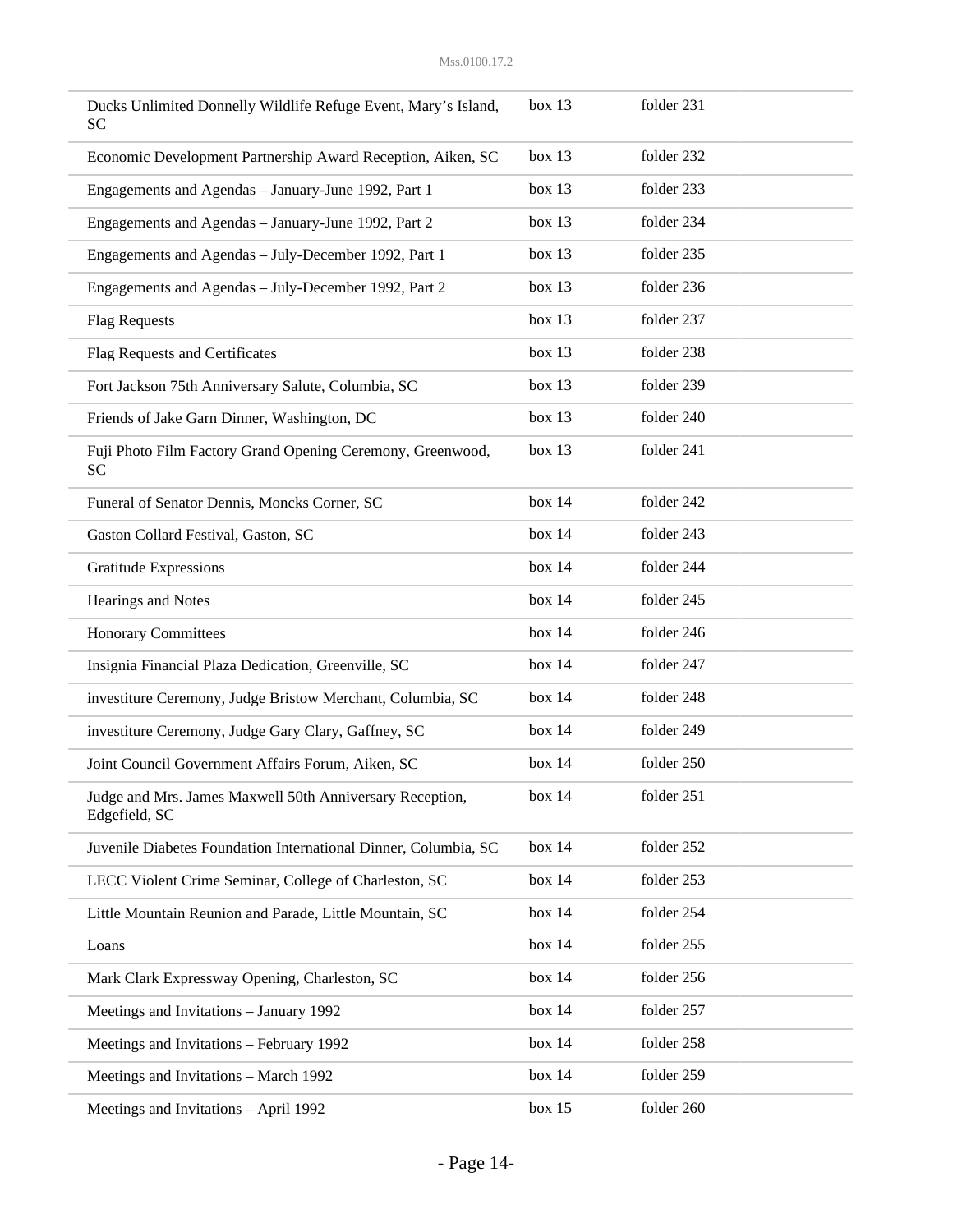| Meetings and Invitations - May 1992                                   | box 15 | folder 261 |
|-----------------------------------------------------------------------|--------|------------|
| Meetings and Invitations - June 1992                                  | box 15 | folder 262 |
| Meetings and Invitations - July 1992                                  | box 15 | folder 263 |
| Meetings and Invitations - August 1992                                | box 15 | folder 264 |
| Meetings and Invitations - September 1992                             | box 15 | folder 265 |
| Meetings and Invitations - October 1992                               | box 15 | folder 266 |
| Meetings and Invitations - November 1992                              | box 15 | folder 267 |
| Meetings and Invitations - December 1992                              | box 15 | folder 268 |
| Memorial Day Service, VFW Post 5877, Aiken, SC                        | box 15 | folder 269 |
| Miss Aiken Pageant, Aiken, SC                                         | box 16 | folder 270 |
| Miss Darlington Pageant, Darlington, SC                               | box 16 | folder 271 |
| Morris College Baccalaureate and Commencement, Sumter, SC             | box 16 | folder 272 |
| Spartanburg NFL Pep Rally, Spartanburg, SC                            | box 16 | folder 273 |
| North Carolina Campaign for Congressman Charles Taylor                | box 16 | folder 274 |
| Open House/Dedication of Rainsford Textile Plant, Edgefield, SC       | box 16 | folder 275 |
| Pageland Watermelon Festival, Pageland, SC                            | box 16 | folder 276 |
| Palmetto Boys' State at Wofford College                               | box 16 | folder 277 |
| Palmetto Girls' State, Columbia, SC                                   | box 16 | folder 278 |
| Personal Correspondence                                               | box 16 | folder 279 |
| Presentation of WWII Medals of John Roach, Easley, SC                 | box 16 | folder 280 |
| Quayle Visit, Columbia, SC                                            | box 16 | folder 281 |
| Rainsford/Gup's Hill Barbeque, Edgefield, SC                          | box 16 | folder 282 |
| Reception/Committee for the Betterment of Poor People,<br>Hampton, SC | box 16 | folder 283 |
| Republican Fly-Around for Bush/Quayle Campaign                        | box 16 | folder 284 |
| Republican Rally and Fundraiser, Anderson, SC                         | box 16 | folder 285 |
| Republican National Convention - Coalitions                           | box 16 | folder 286 |
| Republican National Convention - Media Relations                      | box 16 | folder 287 |
| Republican National Convention - General Information                  | box 16 | folder 288 |
| Republican National Convention - August 17, 1992 Agenda               | box 16 | folder 289 |
| Republican National Convention - August 18, 1992 Agenda               | box 16 | folder 290 |
| Republican National Convention - August 19, 1992 Agenda               | box 16 | folder 291 |

Republican National Convention – August 20, 1992 Agenda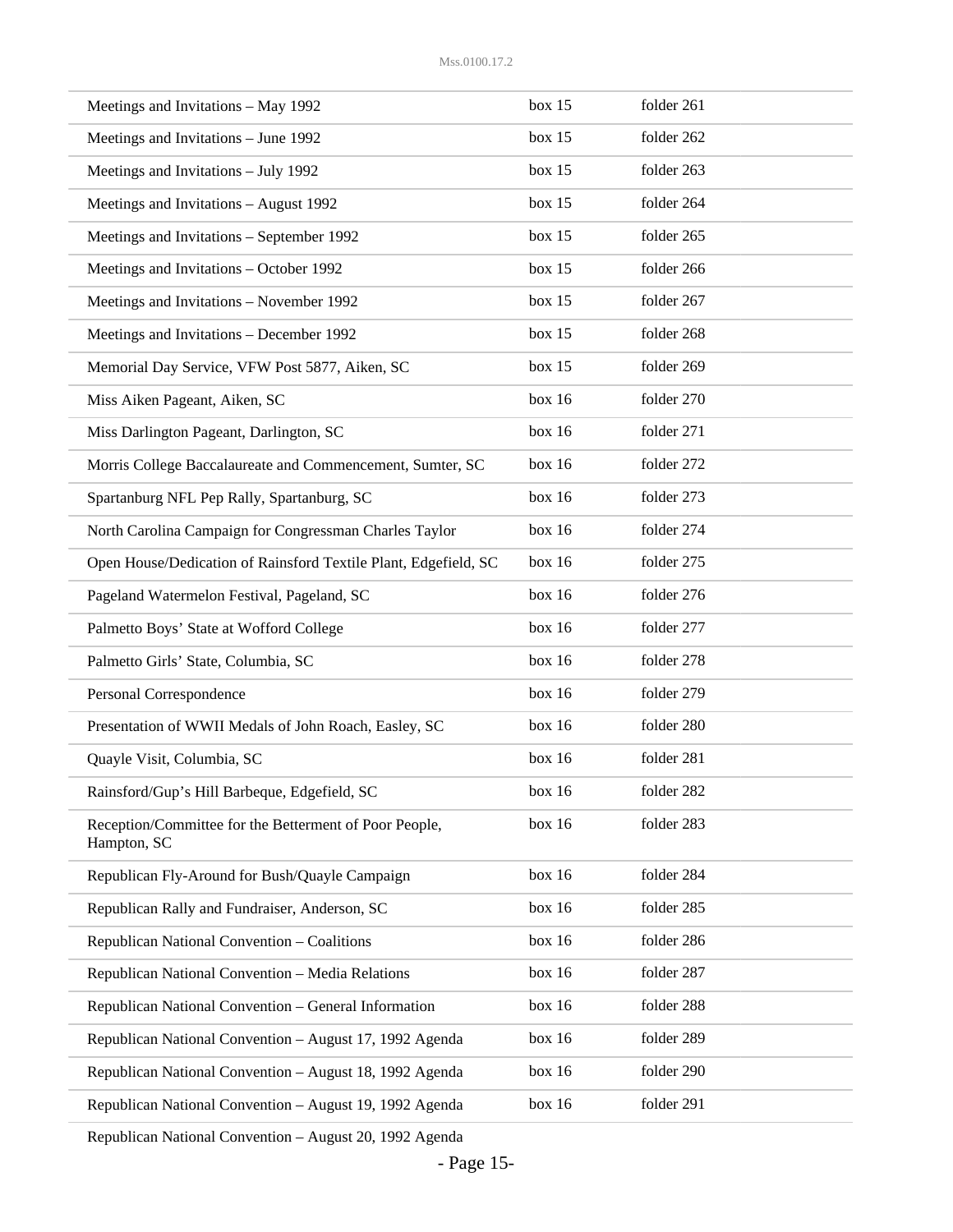|                                                                                 | box 16 | folder 292 |
|---------------------------------------------------------------------------------|--------|------------|
| Rural Development Administration Grand Opening                                  | box 16 | folder 293 |
| Accepted Invitations, November 1992                                             | box 16 | folder 294 |
| Saluda 'Pull-It' Festival, Saluda, SC                                           | box 16 | folder 295 |
| Schedules and Engagements                                                       | box 16 | folder 296 |
| Senate Hearings and Schedules - January-June 1992                               | box 16 | folder 297 |
| Senate Hearings and Schedules - July-December 1992                              | box 17 | folder 298 |
| Senate Page School Awards Assembly                                              | box 17 | folder 299 |
| Senator Steve Symms Star Studded Salute, Washington, DC                         | box 17 | folder 300 |
| Social Security Administration File                                             | box 17 | folder 301 |
| South Carolina Bush/Quayle Leadership Meeting, Columbia, SC                     | box 17 | folder 302 |
| South Carolina Bush/Quayle Leadership 2000 Meeting, Columbia,<br>SC             | box 17 | folder 303 |
| South Carolina Bush/Quayle Peach Festival, Gaffney, SC                          | box 17 | folder 304 |
| South Carolina Bush/Quayle Republican Party Convention,<br>Columbia, SC         | box 17 | folder 305 |
| Southern Republican Leadership Conference                                       | box 17 | folder 306 |
| Southern 500 Race, Darlington, SC                                               | box 17 | folder 307 |
| Strom Thurmond High School Commencement, Johnston, SC                           | box 17 | folder 308 |
| Strom Thurmond High School Football                                             | box 17 | folder 309 |
| The Strom Thurmond Institute                                                    | box 17 | folder 310 |
| Thank You(s) & Responses to Attended Events - December 3-10                     | box 17 | folder 311 |
| Thank You(s) & Responses to Attended Events - December 12-29                    | box 17 | folder 312 |
| Trenton Ridge Reach Festival                                                    | box 17 | folder 313 |
| Tsuneo 'Cappy' Harada                                                           | box 17 | folder 314 |
| Twilight Tattoo, Washington, DC                                                 | box 17 | folder 315 |
| USC Commencement and Investiture of John Palms, Columbia,<br>SC                 | box 17 | folder 316 |
| Visit with NASA Astronauts                                                      | box 17 | folder 317 |
| Washington Boys & Girls Club 7th Annual Congressional Dinner,<br>Washington, DC | box 17 | folder 318 |
| Wagons to Wagner Festival and Parade, Wagner, SC                                | box 17 | folder 319 |
| Winthrop University Convocation, Rock Hill, SC                                  | box 17 | folder 320 |
| Wonderful Williston Weekend, Williston, SC                                      | box 17 | folder 321 |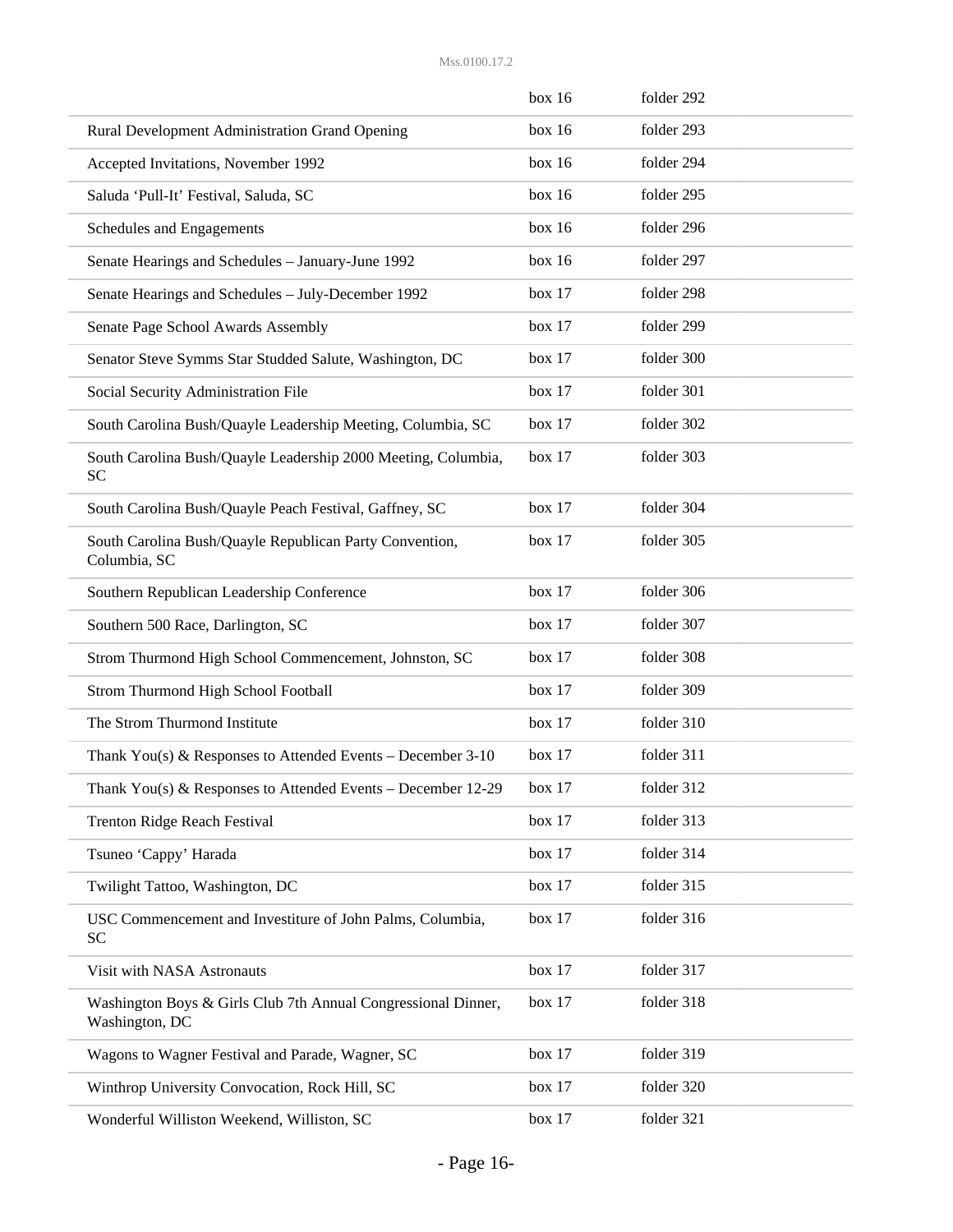| Woodson Marker Unveiling Ceremony, Edgefield, SC                         | box 17 | folder 322 |
|--------------------------------------------------------------------------|--------|------------|
| 10th Anniversary, FMC Corporation Plant, Aiken, SC                       | box 17 | folder 323 |
| 17th Annual Scheutzenfest, Erhardt, SC                                   | box 17 | folder 324 |
| 34th Annual Lexington County Peach Festival, Gilbert, SC                 | box 17 | folder 325 |
| 50th Annual Hampton County Watermelon Festival                           | box 18 | folder 326 |
| 122nd Engineering Battalion Change of Command Ceremony,<br>Edgefield, SC | box 18 | folder 327 |
| 360th Civil Affairs Brigade Change of Command Ceremony,<br>Columbia, SC  | box 18 | folder 328 |

| <b>Title/Description</b>                                                   | <b>Instances</b> |            |
|----------------------------------------------------------------------------|------------------|------------|
| Accepted Invitations - January 1993                                        | box 18           | folder 329 |
| Accepted Invitations - February 1993                                       | box 18           | folder 330 |
| Accepted Invitations - June 1993                                           | box 18           | folder 331 |
| Accepted Invitations - July 1993                                           | box 18           | folder 332 |
| Accepted Invitations - November 1993                                       | box 18           | folder 333 |
| Administrative Assistant Files - Government Auto/Parking                   | box 18           | folder 334 |
| Boys and Girls Clubs of America Congressional Breakfast,<br>Washington, DC | box 18           | folder 335 |
| Christmas Gifts & Responses - Part 1                                       | box 18           | folder 336 |
| Christmas Gifts & Responses - Part 2                                       | box 18           | folder 337 |
| Clinton Inauguration                                                       | box 18           | folder 338 |
| Committee on Veterans' Affairs - Meetings & Hearings                       | box 18           | folder 339 |
| Committee on Labor & Human Resources - Meetings & Hearings                 | box 18           | folder 340 |
| Committee on Armed Services - Meetings & Hearings                          | box 18           | folder 341 |
| Committee on Judiciary - Meetings & Hearings                               | box 18           | folder 342 |
| Correspondence - Thank Yous & Responses to Attended Events                 | box 18           | folder 343 |
| Correspondence - Thank Yous, Public Relations, etc.                        | box 18           | folder 344 |
| Dallas Trip/Thanksgiving - Nancy Thurmond                                  | box 18           | folder 345 |
| Dr. Allan George Thurmond - Funeral and Newspaper Articles<br>from Trial   | box 18           | folder 346 |
| Engagements and Agendas - January-June 1993, Part 1                        | box 18           | folder 347 |
| Engagements and Agendas - January-June 1993, Part 2                        | box 18           | folder 348 |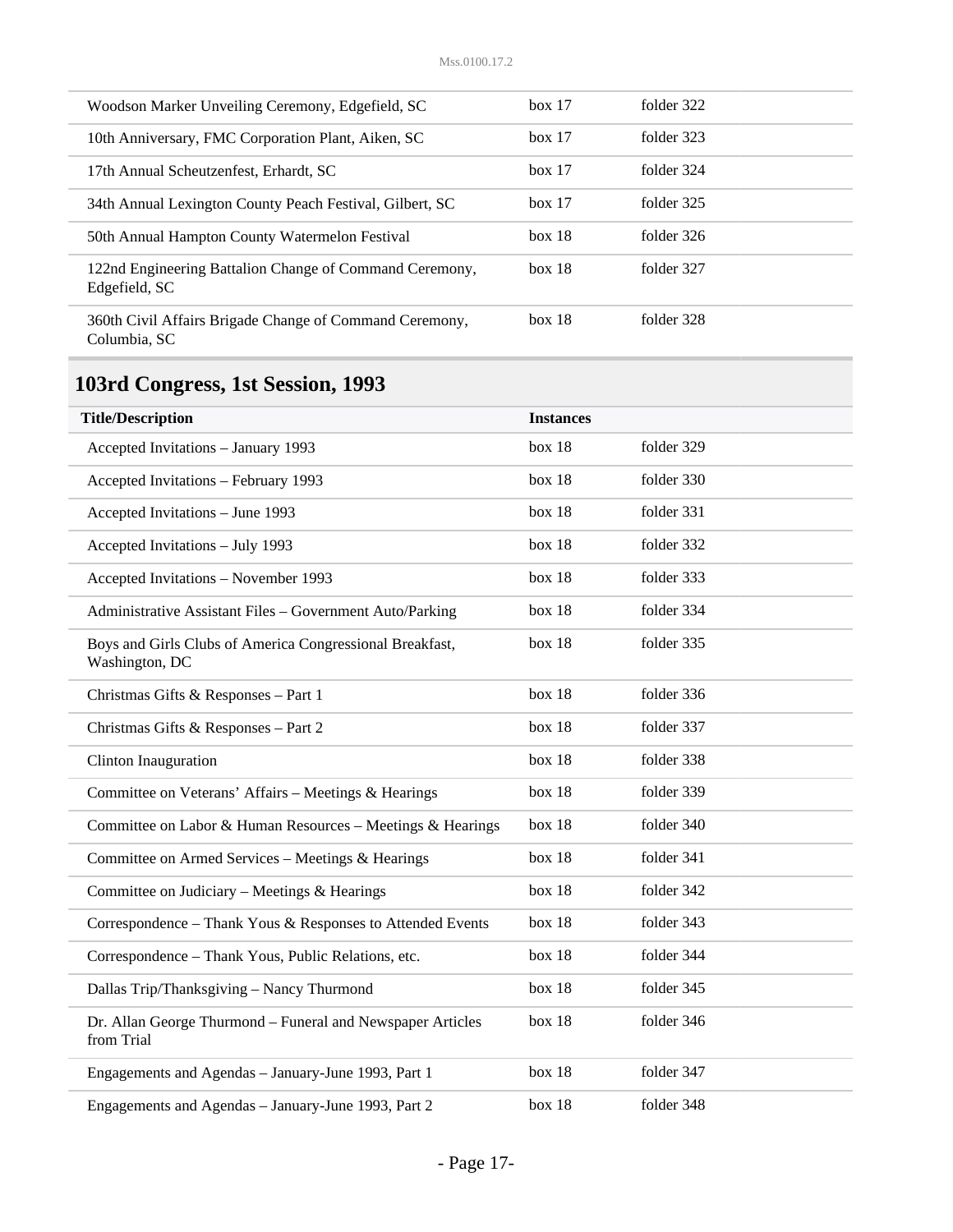| Engagements and Agendas - July-December 1993             | box 18 | folder 349 |
|----------------------------------------------------------|--------|------------|
| Flag Requests and Certificates                           | box 18 | folder 350 |
| Funerals and Letters of Condolence                       | box 19 | folder 351 |
| General Correspondence                                   | box 19 | folder 352 |
| <b>Gratitude Expressions</b>                             | box 19 | folder 353 |
| Hearing Notices and Committee Meetings - January 1993    | box 19 | folder 354 |
| Hearing Notices and Committee Meetings - February 1993   | box 19 | folder 355 |
| Hearing Notices and Committee Meetings - June 1993       | box 19 | folder 356 |
| Hearing Notices and Committee Meetings - July 1993       | box 19 | folder 357 |
| Hearing Notices and Committee Meetings - November 1993   | box 19 | folder 358 |
| <b>Honorary Committees</b>                               | box 19 | folder 359 |
| <b>Invitations - January through April</b>               | box 19 | folder 360 |
| <b>Invitations</b> - May                                 | box 19 | folder 361 |
| Invitations - June 1st through 16th                      | box 19 | folder 362 |
| Invitations - June 17th through 30th                     | box 19 | folder 363 |
| Invitations - July                                       | box 19 | folder 364 |
| <b>Invitations - December</b>                            | box 19 | folder 365 |
| Invitations - Special Occasions, Gifts & Thank Yous      | box 19 | folder 366 |
| Meetings and Invitations - January 1993                  | box 19 | folder 367 |
| Meetings and Invitations - February 1993                 | box 19 | folder 368 |
| Meetings and Invitations - March 1993                    | box 20 | folder 369 |
| Meetings and Invitations - April 1993                    | box 20 | folder 370 |
| Meetings and Invitations - May 1993                      | box 20 | folder 371 |
| Meetings and Invitations - June 1993                     | box 20 | folder 372 |
| Meetings and Invitations - July 1993                     | box 20 | folder 373 |
| Meetings and Invitations - August 1993                   | box 20 | folder 374 |
| Meetings and Invitations - September 1993                | box 20 | folder 375 |
| Mrs. Thurmond's Engagement Schedules - July-December     | box 20 | folder 376 |
| Office Bills, Correspondence, etc - 1991-1993            | box 20 | folder 377 |
| Personal Correspondence                                  | box 20 | folder 378 |
| Schedules and Engagements                                | box 20 | folder 379 |
| Select Committee on Indian Affairs - Meetings & Hearings | box 20 | folder 380 |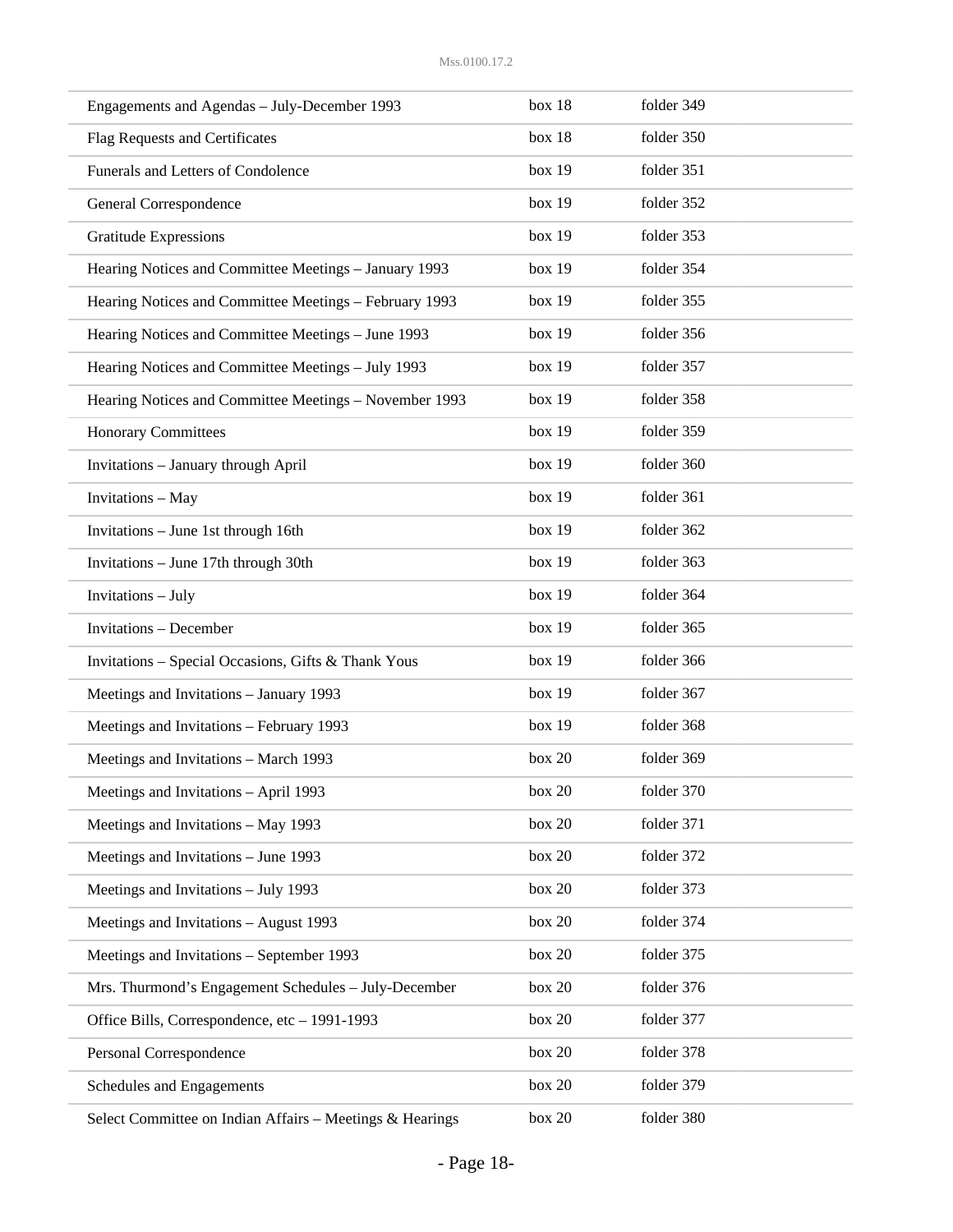| Senate Hearings and Schedules - January-June 1993              | box 20 | folder 381 |
|----------------------------------------------------------------|--------|------------|
| Senate Hearings and Schedules - July-December 1993             | box 20 | folder 382 |
| Senator's Committee Statements - January 1993                  | box 20 | folder 383 |
| Senator's Committee Statements - February 1993                 | box 20 | folder 384 |
| Senator's Committee Statements - March 1993                    | box 20 | folder 385 |
| Senator's Committee Statements - April 1993                    | box 20 | folder 386 |
| Senator's Committee Statements - May 1993                      | box 20 | folder 387 |
| Senator's Committee Statements - June 1993                     | box 20 | folder 388 |
| Senator's Committee Statements - July 1993                     | box 20 | folder 389 |
| Senator's Committee Statements - August 1993                   | box 20 | folder 390 |
| Senator's Committee Statements - September 1993                | box 20 | folder 391 |
| Senator's Committee Statements - October 1993                  | box 20 | folder 392 |
| Senator's Committee Statements - November 1993                 | box 21 | folder 393 |
| Senator's Addresses - 1993                                     | box 21 | folder 394 |
| Senator's Floor Statements - January 1993                      | box 21 | folder 395 |
| Senator's Floor Statements - February 1993                     | box 21 | folder 396 |
| Senator's Floor Statements - March 1993                        | box 21 | folder 397 |
| Senator's Floor Statements - April 1993                        | box 21 | folder 398 |
| Senator's Floor Statements - May 1993                          | box 21 | folder 399 |
| Senator's Floor Statements - June 1993                         | box 21 | folder 400 |
| Senator's Floor Statements - July 1993                         | box 21 | folder 401 |
| Senator's Floor Statements - August 1993                       | box 21 | folder 402 |
| Senator's Floor Statements - September 1993                    | box 21 | folder 403 |
| Senator's Floor Statements - October 1993                      | box 21 | folder 404 |
| Senator's Floor Statements - November 1993                     | box 21 | folder 405 |
| South Carolina Republican Party                                | box 21 | folder 406 |
| Telephone Memos - 1993                                         | box 21 | folder 407 |
| Thurmond Files, Vacation facilities: The Citadel Swimming Pool | box 21 | folder 408 |
| Vice Presidential Correspondence                               | box 21 | folder 409 |
| White House Correspondence                                     | box 21 | folder 410 |

## **103rd Congress, 2nd Session, 1994**

**Title/Description Instances**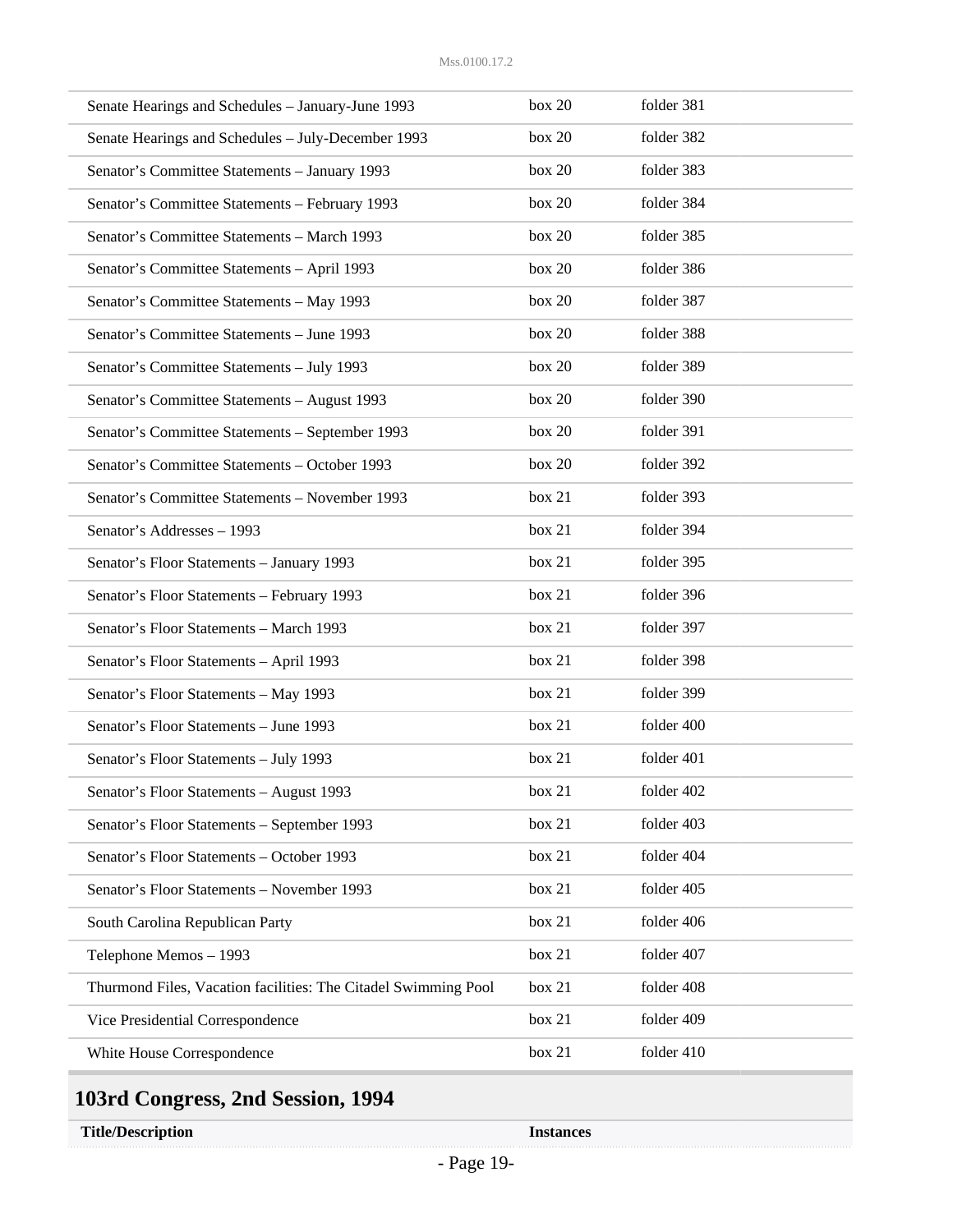| Accepted Invitations - January 1994                                           | box 21 | folder 411 |
|-------------------------------------------------------------------------------|--------|------------|
| Accepted Invitations - February 1994                                          | box 21 | folder 412 |
| Accepted Invitations - March 1994                                             | box 21 | folder 413 |
| Accepted Invitations - April 1994                                             | box 22 | folder 414 |
| Accepted Invitations - May 1994                                               | box 22 | folder 415 |
| Accepted Invitations - June 1994                                              | box 22 | folder 416 |
| Accepted Invitations - July 1994                                              | box 22 | folder 417 |
| Accepted Invitations - August 1994                                            | box 22 | folder 418 |
| Administrative Assistant Files – Senate Committee on Ethics                   | box 22 | folder 419 |
| Administrative Assistant Files - Political Giving by Fortune 500<br>Companies | box 22 | folder 420 |
| Birthday Greetings & Responses - Part 1                                       | box 22 | folder 421 |
| Birthday Greetings & Responses - Part 2                                       | box 22 | folder 422 |
| Birthday Greetings & Responses - Part 3                                       | box 22 | folder 423 |
| Birthday Greetings & Responses - Part 4                                       | box 22 | folder 424 |
| Birthday Greetings & Responses - Part 5                                       | box 22 | folder 425 |
| Birthday Greetings & Responses - Part 6                                       | box 22 | folder 426 |
| Birthday Greetings & Responses - from VIPs - Part 1                           | box 22 | folder 427 |
| Birthday Greetings & Responses - from VIPs - Part 2                           | box 23 | folder 428 |
| <b>Contributions and Donations</b>                                            | box 23 | folder 429 |
| Correspondence - General                                                      | box 23 | folder 430 |
| Daily Schedules - 1994                                                        | box 23 | folder 431 |
| Engagements and Agendas - January-June 1994, Part 1                           | box 23 | folder 432 |
| Engagements and Agendas - January-June 1994, Part 2                           | box 23 | folder 433 |
| Engagements and Agendas - July-December 1994, Part 1                          | box 23 | folder 434 |
| Engagements and Agendas - July-December 1994, Part 2                          | box 23 | folder 435 |
| Flag Requests and Certificates - January-April 1994                           | box 23 | folder 436 |
| Flag Requests and Certificates - May-June 1994                                | box 24 | folder 437 |
| Flag Requests and Certificates - July-September 1994                          | box 24 | folder 438 |
| <b>Honorary Committees</b>                                                    | box 24 | folder 439 |
| <b>Gratitude Expressions</b>                                                  | box 24 | folder 440 |
| Hearing Notices and Meetings - January 1994                                   | box 24 | folder 441 |
| Hearing Notices and Meetings - February 1994                                  | box 24 | folder 442 |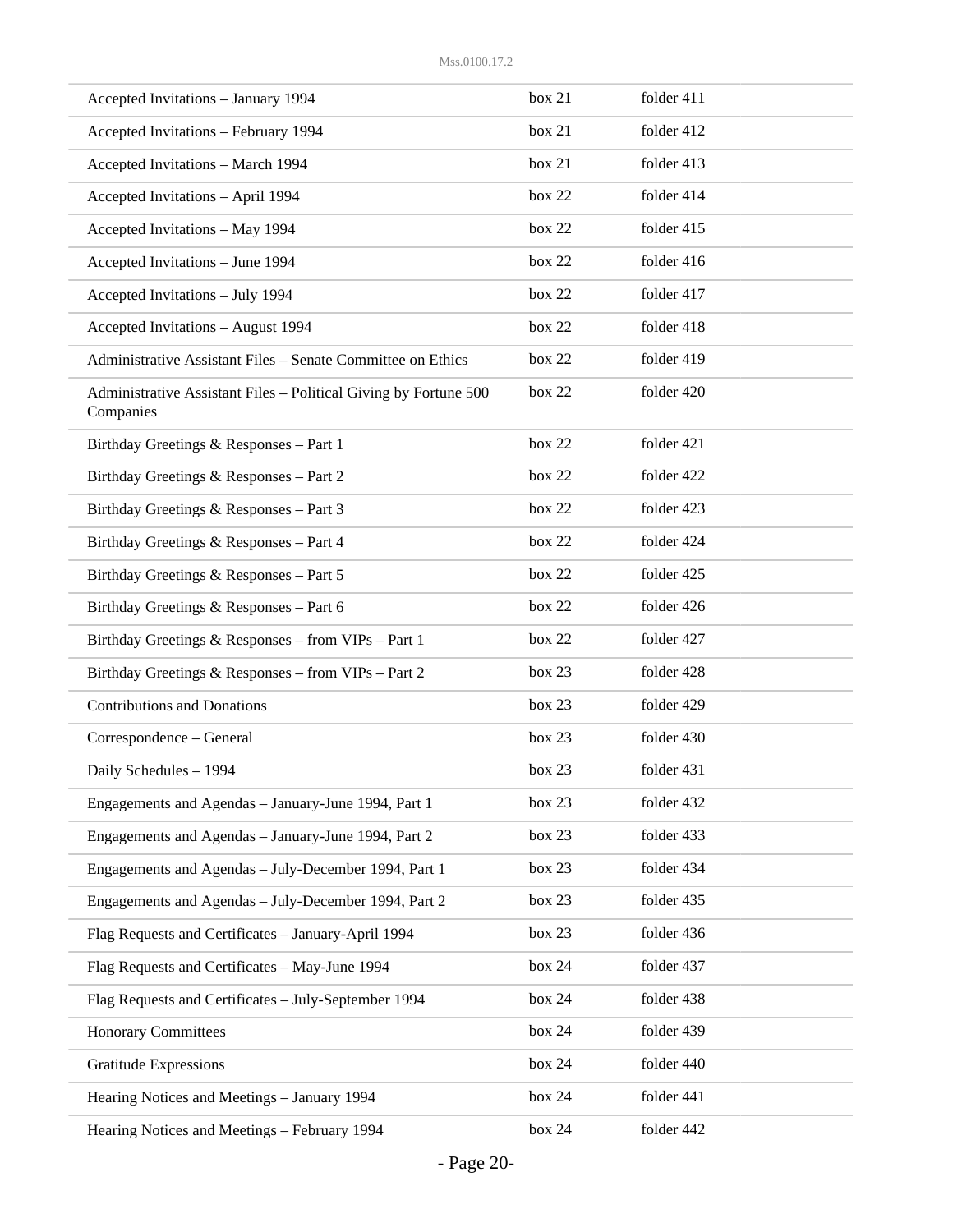| Hearing Notices and Meetings - March 1994                   | box 24 | folder 443 |
|-------------------------------------------------------------|--------|------------|
| Hearing Notices and Meetings – and Agendas – April 1994     | box 24 | folder 444 |
| Hearing Notices and Meetings – and Agendas – May 1994       | box 24 | folder 445 |
| Hearing Notices and Meetings – and Agendas – June 1994      | box 24 | folder 446 |
| Hearing Notices and Meetings - July 1994                    | box 24 | folder 447 |
| Hearing Notices and Meetings - August 1994                  | box 24 | folder 448 |
| Miscellaneous Correspondence & Thank Yous                   | box 24 | folder 449 |
| Mrs. Thurmond's Engagement Schedules - January-June         | box 25 | folder 450 |
| Mrs. Thurmond's Engagement Schedules - July-December        | box 25 | folder 451 |
| Schedules and Engagements                                   | box 25 | folder 452 |
| Social Security Administration File                         | box 25 | folder 453 |
| Speaker or Attendance Requests from Strom Thurmond for 1994 | box 25 | folder 454 |
| Strom Thurmond: The Public Man, Sandlapper Publishing       | box 25 | folder 455 |
| Thurmond Files, Clemson University - Howe Fundraiser        | box 25 | folder 456 |
| Tsuneo 'Cappy' Harada                                       | box 25 | folder 457 |
| Wedding Thank You Cards Received                            | box 25 | folder 458 |
| White House Correspondence                                  | box 25 | folder 459 |
| 2nd Annual Ranger Hall of Fame Induction                    | box 25 | folder 460 |

| <b>Title/Description</b>                                                                   | <b>Instances</b> |            |
|--------------------------------------------------------------------------------------------|------------------|------------|
| Accepted Invitations – January 1995                                                        | box 25           | folder 461 |
| Accepted Invitations – February 1995                                                       | box 25           | folder 462 |
| Accepted Invitations – March 1995                                                          | box 25           | folder 463 |
| Accepted Invitations – April 1995                                                          | box 25           | folder 464 |
| Accepted Invitations – May 1995                                                            | box 25           | folder 465 |
| Accepted Invitations – June 1995                                                           | box 26           | folder 466 |
| Administrative Assistant Files, Significant Activities – January 30<br>to February 3, 1995 | box 26           | folder 467 |
| Administrative Assistant Files, Significant Activities – March 6 to<br>10, 1995            | box 26           | folder 468 |
| Administrative Assistant Files, Significant Activities – March 13<br>to 17, 1995           | box 26           | folder 469 |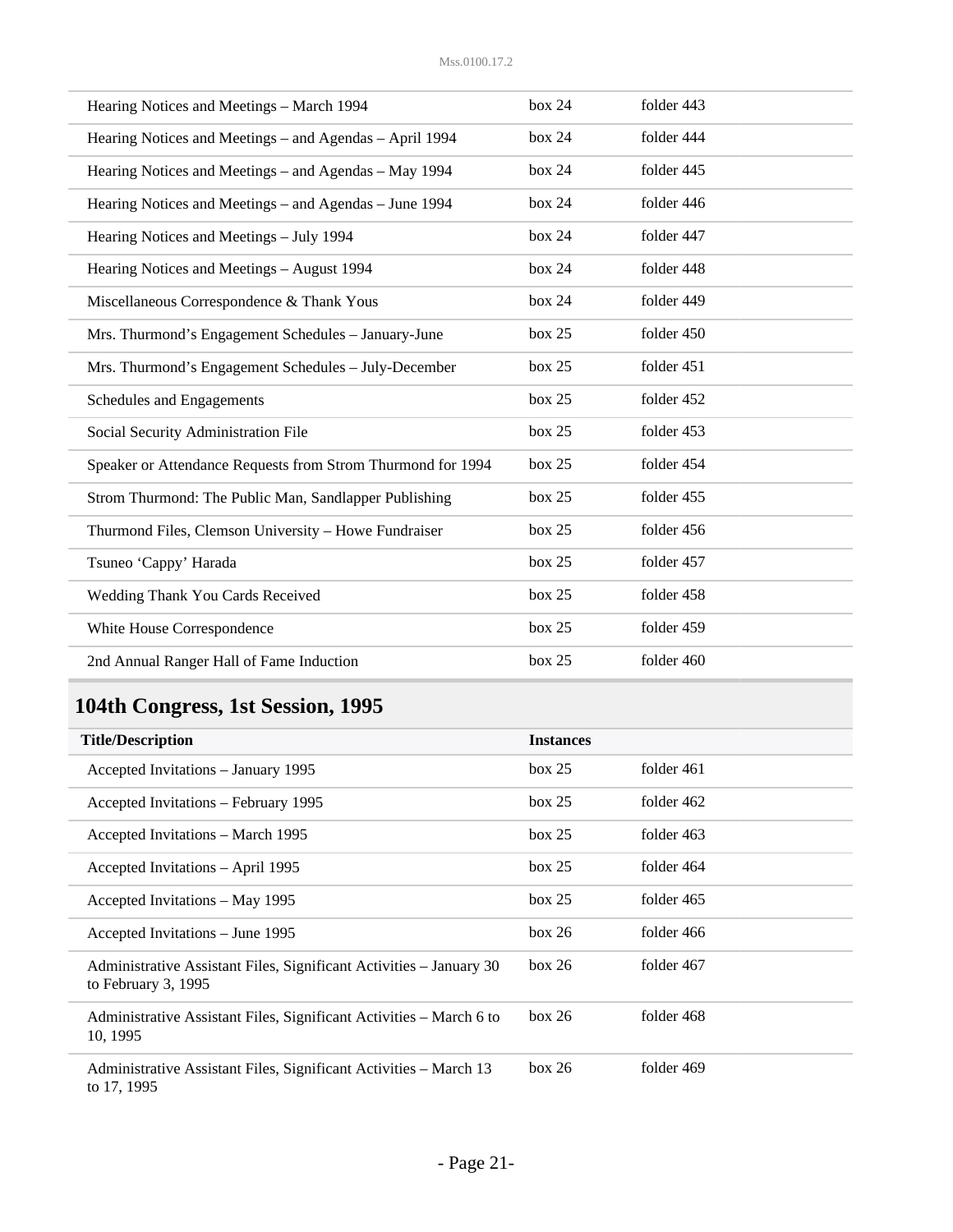| Administrative Assistant Files, Significant Activities - March 17<br>to 24, 1995                   | box 26 | folder 470 |
|----------------------------------------------------------------------------------------------------|--------|------------|
| Administrative Assistant Files, Significant Activities - March 24<br>to 30, 1995                   | box 26 | folder 471 |
| Administrative Assistant Files, Significant Activities - March 31<br>to April 7, 1995              | box 26 | folder 472 |
| Administrative Assistant Files, Significant Activities - April 17 to<br>28, 1995                   | box 26 | folder 473 |
| Administrative Assistant Files, Significant Activities - May 5 to<br>12, 1995                      | box 26 | folder 474 |
| Administrative Assistant Files, Significant Activities - May 12 to<br>19, 1995                     | box 26 | folder 475 |
| Administrative Assistant Files, Significant Activities - May 19 to<br>26, 1995                     | box 26 | folder 476 |
| Administrative Assistant Files, Significant Activities - May 30 to<br>June 9, 1995                 | box 26 | folder 477 |
| Administrative Assistant Files, Significant Activities - June 9 to<br>16, 1995                     | box 26 | folder 478 |
| Administrative Assistant Files, Significant Activities - June 16 to<br>23, 1995                    | box 26 | folder 479 |
| Administrative Assistant Files, Significant Activities - Plaque,<br><b>Strom Thurmond Portrait</b> | box 26 | folder 480 |
| Appointments                                                                                       | box 26 | folder 481 |
| Batesburg-Leesville Poultry Tent - May 13, 1995                                                    | box 26 | folder 482 |
| Beech Island Heritage Day - May 27, 1995                                                           | box 26 | folder 483 |
| Birth Announcements & Congratulatory Letters                                                       | box 26 | folder 484 |
| Bransome Wedding/Greekfest, Aiken - May 27, 1995                                                   | box 26 | folder 485 |
| Christmas Gifts                                                                                    | box 26 | folder 486 |
| Daily Schedules - January through March 1995                                                       | box 26 | folder 487 |
| Daily Schedules - April through May 1995                                                           | box 26 | folder 488 |
| Daily Schedules - June through August 1995                                                         | box 27 | folder 489 |
| Daily Schedules - August through December 1995                                                     | box 27 | folder 490 |
| Engagements and Agendas - January-June 1995                                                        | box 27 | folder 491 |
| Engagements and Agendas - July-December 1995, Part 1                                               | box 27 | folder 492 |
| Engagements and Agendas - July-December 1995, Part 2                                               | box 27 | folder 493 |
| <b>Honorary Committees</b>                                                                         | box 27 | folder 494 |
| Hearing Notices, Committee Meetings - January 1995                                                 | box 27 | folder 495 |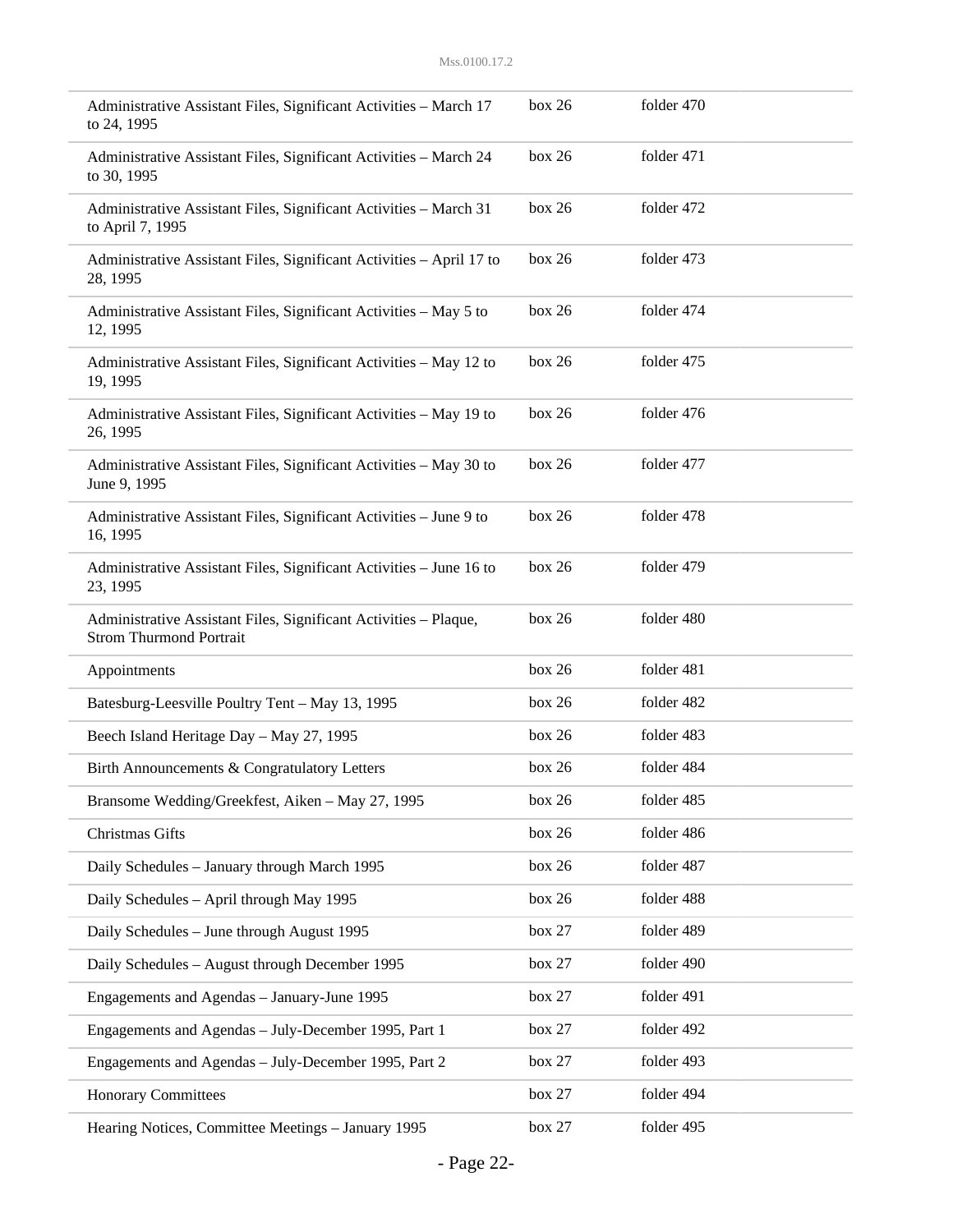| Hearing Notices, Committee Meetings - February 1995                          | box 27 | folder 496 |
|------------------------------------------------------------------------------|--------|------------|
| Hearing Notices, Committee Meetings - March 1995                             | box 27 | folder 497 |
| Hearing Notices, Committee Meetings - April 1995                             | box 27 | folder 498 |
| Hearing Notices, Committee Meetings – and Agendas – May 1995                 | box 27 | folder 499 |
| Hearing Notices, Committee Meetings - June 1995                              | box 27 | folder 500 |
| International Affairs - Appointments & Meetings                              | box 27 | folder 501 |
| Lander College Graduation - May 6, 1995                                      | box 27 | folder 502 |
| Letters of Recommendation                                                    | box 28 | folder 503 |
| Mason's 70 Year Pin (Edgefield) - May 28, 1995                               | box 28 | folder 504 |
| Memorial Day, VFW Post 5877 (Aiken) - May 29, 1995                           | box 28 | folder 505 |
| Mrs. Thurmond's Engagement Schedules - January-July                          | box 28 | folder 506 |
| Musical Tribute to Victory – May 6, 1995                                     | box 28 | folder 507 |
| National Fund for the US Botanical Garden                                    | box 28 | folder 508 |
| National Guard Reception - May 10, 1995                                      | box 28 | folder 509 |
| Newberry College Commencement - May 7, 1995                                  | box 28 | folder 510 |
| NLECTC-SE Opening Ceremony (Charleston) - May 30, 1995                       | box 28 | folder 511 |
| POW/MIA Stamp Ceremony (Columbia) - May 30, 1995                             | box 28 | folder 512 |
| SC Young Republicans Convention - May 6, 1995                                | box 28 | folder 513 |
| Schedules and Agendas                                                        | box 28 | folder 514 |
| Schedule Engagements for September 4th through December 30th                 | box 28 | folder 515 |
| Speaker or Attendance Requests for Strom Thurmond for January-<br>June 1995  | box 28 | folder 516 |
| Speaker or Attendance Requests for Strom Thurmond for July-<br>December 1995 | box 28 | folder 517 |
| Uniformed Services University Commencement - May 20, 1995                    | box 28 | folder 518 |
| USC College of Pharmacy - May 7, 1995                                        | box 28 | folder 519 |
| USC Graduation - May 13, 1995                                                | box 28 | folder 520 |
| USS Paul Hamilton Commissioning, Charleston - May 27, 1995                   | box 28 | folder 521 |
| VE-Day 50th Anniversary - May 8, 1995                                        | box 28 | folder 522 |
| Wedding Thank You Cards Received                                             | box 28 | folder 523 |
| White House Correspondence                                                   | box 28 | folder 524 |
| 1996 Presidential File                                                       | box 28 | folder 525 |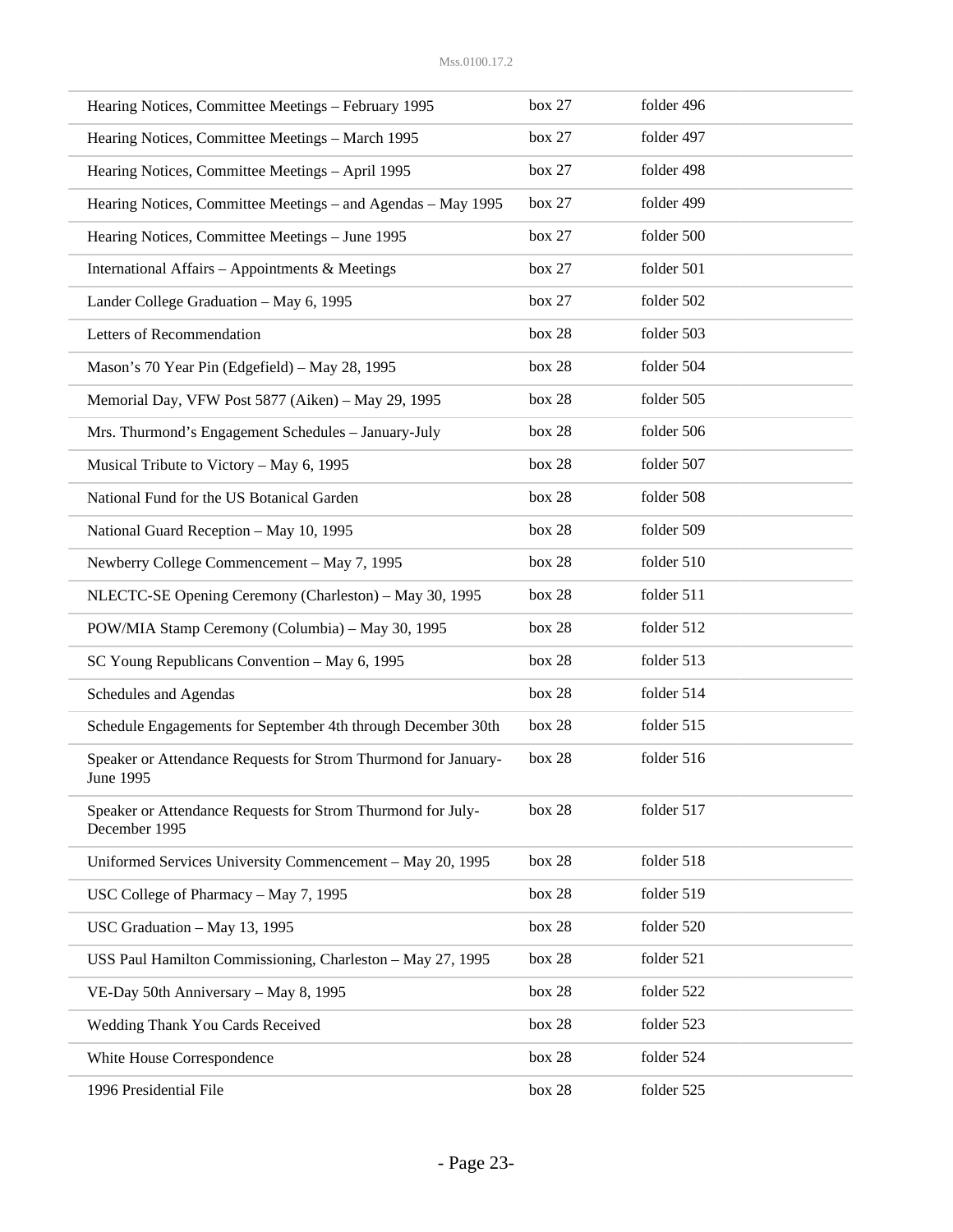| 104th Congress, 2nd Session, 1996 |  |  |  |
|-----------------------------------|--|--|--|
|-----------------------------------|--|--|--|

| <b>Title/Description</b>                                                                                 | <b>Instances</b> |            |
|----------------------------------------------------------------------------------------------------------|------------------|------------|
| Administrative Assistant Files, Significant Activities - April 19 to<br>21, 1996                         | box 28           | folder 526 |
| Administrative Assistant Files, Significant Activities - April 26 to<br>May 3, 1996                      | box 28           | folder 527 |
| Administrative Assistant Files, Significant Activities - May 3 to<br>10, 1996                            | box 28           | folder 528 |
| Administrative Assistant Files, Significant Activities - May 10 to<br>17, 1996                           | box 28           | folder 529 |
| Administrative Assistant Files, Significant Activities - May 17 to<br>24, 1996                           | box 28           | folder 530 |
| Administrative Assistant Files, Significant Activities - June 3 to 7,<br>1996                            | box 28           | folder 531 |
| Administrative Assistant Files, Significant Activities - June 7 to<br>14, 1996                           | box 28           | folder 532 |
| Administrative Assistant Files, Significant Activities - June 14 to<br>21, 1996                          | box 28           | folder 533 |
| Administrative Assistant Files, Significant Activities - June 24 to<br>28, 1996                          | box 28           | folder 534 |
| Administrative Assistant Files, Significant Activities - Senate<br>Personal Attendance Reports 1992-1996 | box 28           | folder 535 |
| Administrative Assistant Files, Significant Activities - Senate<br>Leadership                            | box 29           | folder 536 |
| Administrative Assistant Files, Significant Activities - 1997<br><b>Committee Assignments</b>            | box 29           | folder 537 |
| Administrative Assistant Files, Significant Activities - Senate Gift<br>Rules                            | box 29           | folder 538 |
| Armed Services Society Dinner                                                                            | box 29           | folder 539 |
| <b>Charitable Contributions</b>                                                                          | box 29           | folder 540 |
| Christmas Gifts & Responses                                                                              | box 29           | folder 541 |
| Committee on Armed Services - Meetings & Hearings                                                        | box 29           | folder 542 |
| Committee on the Judiciary - Meetings & Hearings                                                         | box 29           | folder 543 |
| Engagements and Agendas - January-May 1996                                                               | box 29           | folder 544 |
| Engagements and Agendas - January-June 1996                                                              | box 29           | folder 545 |
| Engagements and Agendas - June-December 1996                                                             | box 29           | folder 546 |
| Engagements and Agendas - July-December 1996                                                             | box 29           | folder 547 |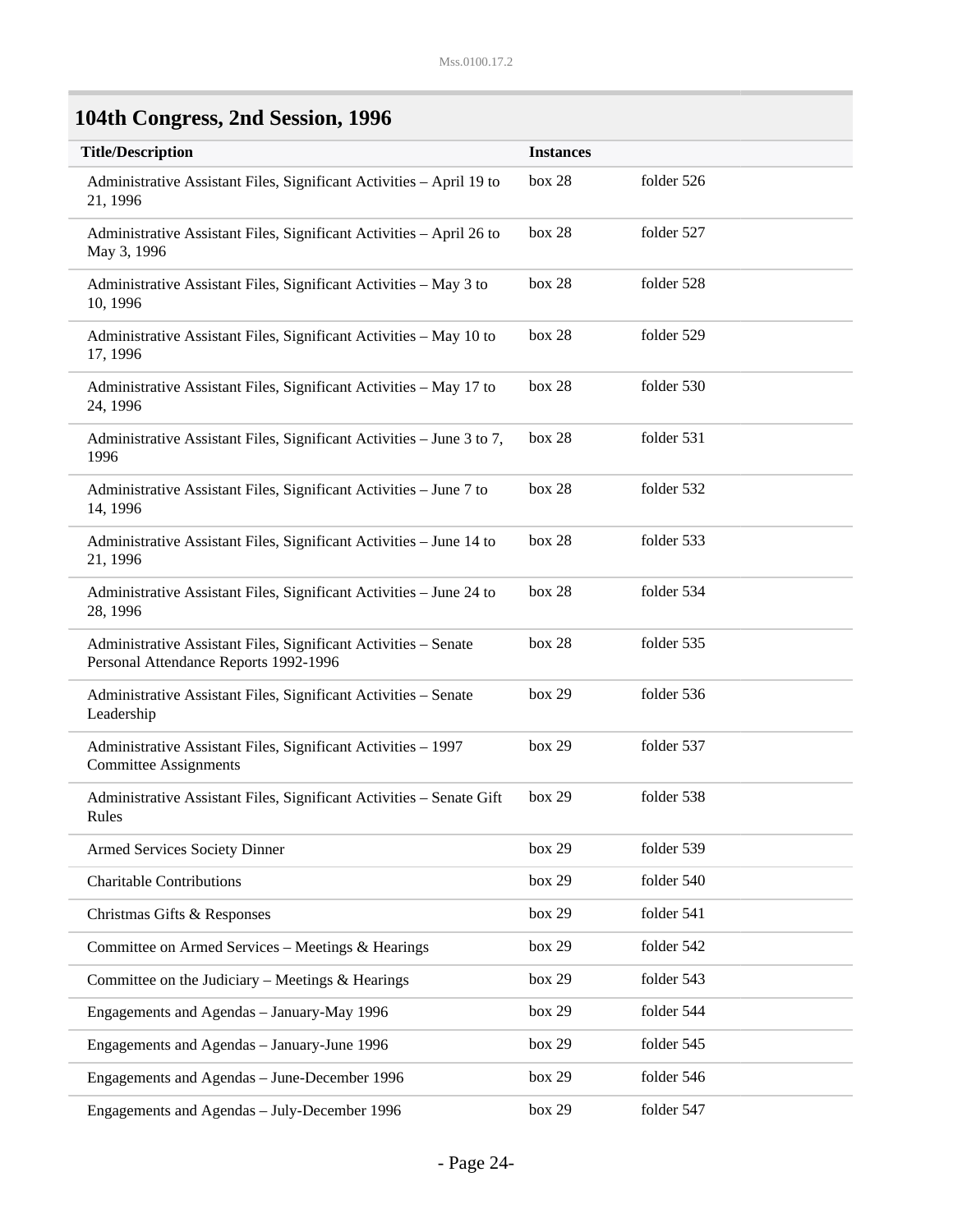| <b>Honorary Committees</b>                                        | box 29 | folder 548 |
|-------------------------------------------------------------------|--------|------------|
| International Affairs - Appointments & Meetings                   | box 29 | folder 549 |
| Invitations - February to August                                  | box 29 | folder 550 |
| Invitations & Appointments - September 1st through 17th           | box 29 | folder 551 |
| Invitations & Appointments - September 18th through 23rd          | box 30 | folder 552 |
| Invitations & Appointments – September 24th through 30th          | box 30 | folder 553 |
| Invitations & Appointments - October                              | box 30 | folder 554 |
| Invitations & Appointments - January through November             | box 30 | folder 555 |
| Invitations & Appointments - December                             | box 30 | folder 556 |
| Schedule - Engagements for January 1st through February 26th      | box 30 | folder 557 |
| Schedule - Engagements for February 27th through March 25th       | box 30 | folder 558 |
| Schedule – Engagements for March 26th through April 29th          | box 30 | folder 559 |
| Schedule - Engagements for April 30th through June 3rd            | box 30 | folder 560 |
| Schedule – Engagements for June 4th through July 15th             | box 30 | folder 561 |
| Schedule – Engagements for July 16th through September 16th       | box 30 | folder 562 |
| Schedule – Engagements for September 17th through October<br>20th | box 30 | folder 563 |
| Schedule - Engagements for October 21st through December 16th     | box 30 | folder 564 |
| Senator's Calls - Condolences July 8th to December 1996           | box 30 | folder 565 |
| Telephone Memorandum                                              | box 30 | folder 566 |
| Thurmond Family - Family Tree List                                | box 30 | folder 567 |
| Thurmond Files, Clemson Football: Gator Bowl Tickets              | box 30 | folder 568 |
| White House Correspondence                                        | box 31 | folder 569 |

| <b>Title/Description</b>                                                                   | <b>Instances</b> |            |
|--------------------------------------------------------------------------------------------|------------------|------------|
| Administrative Assistant Files – Amicus Brief, Piscataway Racial<br>Preferences Case       | box 31           | folder 570 |
| Administrative Assistant Files – Leave Memo September 19, 1997                             | box 31           | folder 571 |
| Administrative Assistant Files – Robbins vs US et al Letter                                | box 31           | folder 572 |
| Administrative Assistant Files – Moore vs Capitol Guide Board et<br>al                     | box 31           | folder 573 |
| Administrative Assistant Files – Letter to Melinda Bates Re:<br><b>White House Tickets</b> | box 31           | folder 574 |